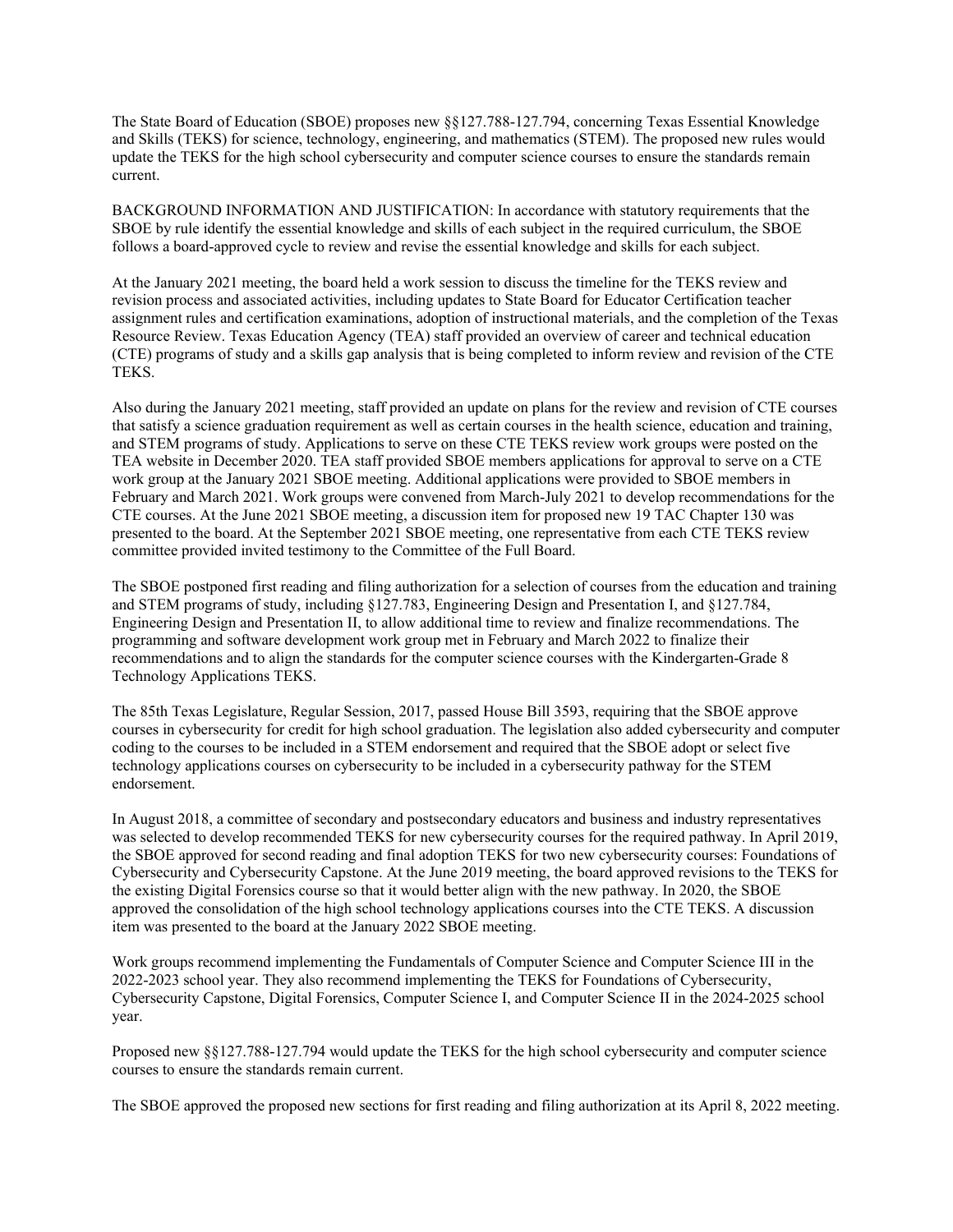FISCAL IMPACT: Monica Martinez, associate commissioner for standards and programs, has determined that for the first five years the proposal is in effect (2022-2026), there are no fiscal implications to the state. However, there will be implications for TEA if the state develops professional development to help teachers and administrators understand the revised TEKS. Any professional development that is created would be based on whether TEA received an appropriation for professional development in the next biennium.

There may be fiscal implications for school districts and charter schools to implement the proposed revisions to the TEKS, which may include the need for professional development and revisions to district-developed databases, curriculum, and scope and sequence documents. Since curriculum and instruction decisions are made at the local district level, it is difficult to estimate the fiscal impact on any given district.

LOCAL EMPLOYMENT IMPACT: The proposal has no effect on local economy; therefore, no local employment impact statement is required under Texas Government Code, §2001.022.

SMALL BUSINESS, MICROBUSINESS, AND RURAL COMMUNITY IMPACT: The proposal has no direct adverse economic impact for small businesses, microbusinesses, or rural communities; therefore, no regulatory flexibility analysis specified in Texas Government Code, §2006.002, is required.

COST INCREASE TO REGULATED PERSONS: The proposal does not impose a cost on regulated persons, another state agency, a special district, or a local government and, therefore, is not subject to Texas Government Code, §2001.0045.

TAKINGS IMPACT ASSESSMENT: The proposal does not impose a burden on private real property and, therefore, does not constitute a taking under Texas Government Code, §2007.043.

GOVERNMENT GROWTH IMPACT: TEA staff prepared a Government Growth Impact Statement assessment for this proposed rulemaking. During the first five years the proposed rulemaking would be in effect, it would create new regulations by proposing new CTE TEKS required to be taught by school districts and charter schools offering the courses.

The proposed rulemaking would not create or eliminate a government program; would not require the creation of new employee positions or elimination of existing employee positions; would not require an increase or decrease in future legislative appropriations to the agency; would not require an increase or decrease in fees paid to the agency; would not expand, limit, or repeal an existing regulation; would not increase or decrease the number of individuals subject to its applicability; and would not positively or adversely affect the state's economy.

PUBLIC BENEFIT AND COST TO PERSONS: Ms. Martinez has determined that for each year of the first five years the proposal is in effect, the public benefit anticipated as a result of enforcing the proposal would be better alignment of the TEKS and coordination of the standards with the adoption of instructional materials. There is no anticipated economic cost to persons who are required to comply with the proposal.

DATA AND REPORTING IMPACT: The proposal would have no data and reporting impact.

PRINCIPAL AND CLASSROOM TEACHER PAPERWORK REQUIREMENTS: TEA has determined that the proposal would not require a written report or other paperwork to be completed by a principal or classroom teacher.

PUBLIC COMMENTS: The public comment period on the proposal begins May 6, 2022, and ends at 5:00 p.m. on June 10, 2022. A form for submitting public comments is available on the TEA website at https://tea.texas.gov/About\_TEA/Laws\_and\_Rules/SBOE\_Rules\_(TAC)/Proposed\_State\_Board\_of\_Education\_Rul es/. The SBOE will take registered oral and written comments on the proposal at the appropriate committee meeting in June 2022 in accordance with the SBOE board operating policies and procedures. A request for a public hearing on the proposal submitted under the Administrative Procedure Act must be received by the commissioner of education not more than 14 calendar days after notice of the proposal has been published in the *Texas Register* on May 6, 2022.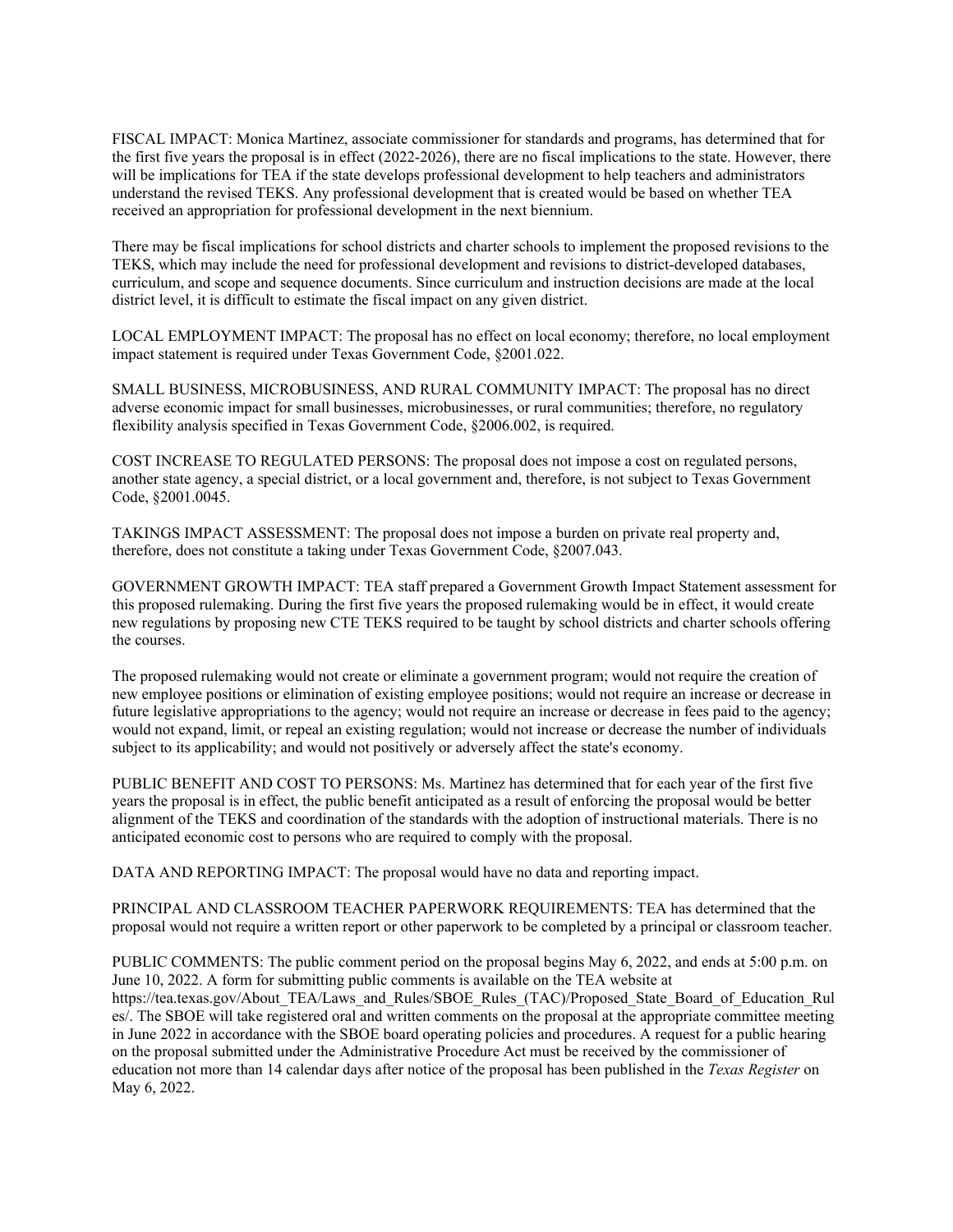STATUTORY AUTHORITY. The new sections are proposed under Texas Education Code (TEC), §7.102(c)(4), which requires the State Board of Education (SBOE) to establish curriculum and graduation requirements; TEC,  $\S28.002(a)$ , which identifies the subjects of the required curriculum; TEC,  $\S28.002(c)$ , which requires the SBOE to identify by rule the essential knowledge and skills of each subject in the required curriculum that all students should be able to demonstrate and that will be used in evaluating instructional materials and addressed on the state assessment instruments; TEC, §28.002(c-3), which requires the SBOE to adopt rules for technology applications in Kindergarten-Grade 8 that include coding, computer programming, computational thinking, and cybersecurity; TEC,  $§28.002(f)(2)$ , which requires the SBOE to approve courses in cybersecurity for credit for high school graduation; TEC, §28.025(a), which requires the SBOE to determine by rule the curriculum requirements for the foundation high school graduation program that are consistent with the required curriculum under TEC, §28.002, and to designate the specific courses in the foundation curriculum that are required under the foundation high school program; TEC, §28.025(c-1)(1), which establishes that an endorsement may be earned in science, technology, engineering, and mathematics (STEM), which includes courses related to science, including environmental science; technology, including computer science, cybersecurity, and computer coding; engineering; and advanced mathematics; and TEC, §28.025(c-10), which requires the SBOE to adopt or select five technology applications courses on cybersecurity to be included in a cybersecurity pathway for the STEM endorsement.

CROSS REFERENCE TO STATUTE. The new sections implement Texas Education Code,  $\S 87.102(c)(4)$ ;  $28.002(a)$ , (c), (c-3), and (f)(2); and  $28.025(a)$ , (c-1)(1) and (c-10).

<rule>

## **§127.788. Fundamentals of Computer Science (One Credit), Adopted 2022.**

(a) Implementation. The provisions of this section shall be implemented by school districts beginning with the 2023-2024 school year. (1) No later than August 1, 2023, the commissioner of education shall determine whether instructional materials funding has been made available to Texas public schools for materials that cover the essential knowledge and skills identified in this section. (2) If the commissioner makes the determination that instructional materials funding has been made available this section shall be implemented beginning with the 2023-2024 school year and apply to the 2023-2024 and subsequent school years. (3) If the commissioner does not make the determination that instructional materials funding has been made available under subsection (a) of this section, the commissioner shall determine no later than August 1 of each subsequent school year whether instructional materials funding has been made available. If the commissioner determines that instructional materials funding has been made available, the commissioner shall notify the State Board of Education and school districts that this section shall be implemented for the following school year. (b) General requirements. This course is recommended for students in Grades 9-12.Students shall be awarded one credit for successful completion of this course. (c) Introduction. (1) Career and technical education instruction provides content aligned with challenging academic standards, industry-relevant technical knowledge, and college and career readiness skills for students to further their education and succeed in current and emerging professions. (2) The Science, Technology, Engineering, and Mathematics (STEM) Career Cluster focuses on planning, managing, and providing scientific research and professional and technical services such as laboratory and testing services and research and development services. (3) Fundamentals of Computer Science is intended as a first course for those students just beginning the study of computer science. Students will learn about the computing tools that are used every day. Students will foster their creativity and innovation through opportunities to design, implement, and present solutions to real-world problems. Students will collaborate and use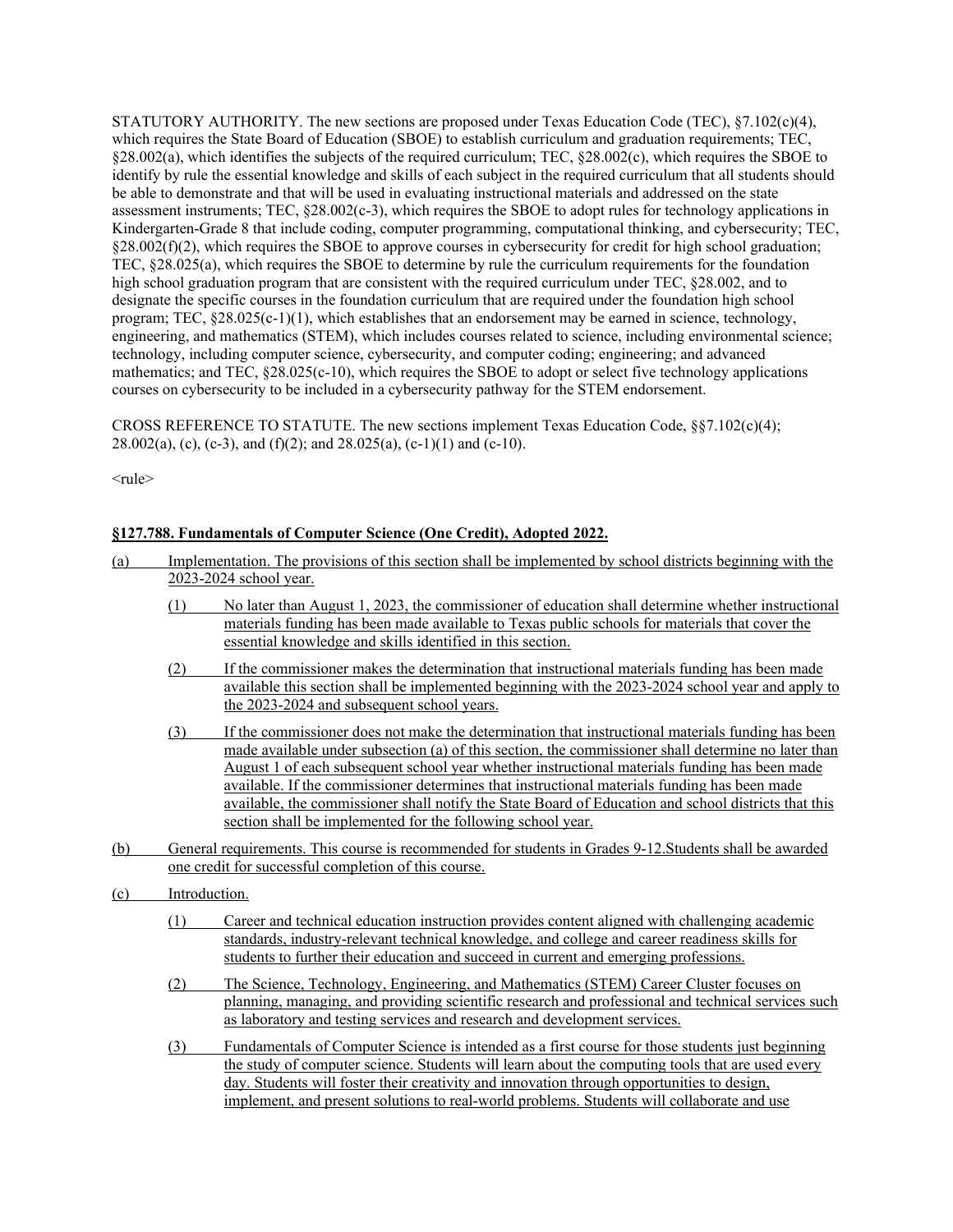computer science concepts to access, analyze, and evaluate information needed to solve problems. Students will learn computational thinking, problem-solving, and reasoning skills that are the foundation of computer science. By using computer science knowledge and skills that support the work of individuals and groups in solving problems, students will select the technology appropriate for the task, synthesize knowledge, create solutions, and evaluate the results. Students will learn digital citizenship by researching current laws, regulations, and best practices and by practicing integrity and respect. Students will gain an understanding of the principles of computer science through the study of technology operations and concepts.

- (4) Students are encouraged to participate in extended learning experiences such as career and technical student organizations and other leadership or extracurricular organizations.
- (5) Statements that contain the word "including" reference content that must be mastered, while those containing the phrase "such as" are intended as possible illustrative examples.

#### (d) Knowledge and skills.

- (1) Employability. The student identifies various employment opportunities in the computer science field. The student is expected to:
	- (A) identify job opportunities and accompanying job duties and tasks;
	- (B) examine the role of certifications, resumes, and portfolios in the computer science profession;
	- (C) employ effective technical reading and writing skills;
	- (D) employ effective verbal and non-verbal communication skills;
	- (E) solve problems and think critically;
	- (F) demonstrate leadership skills and function effectively as a team member;
	- (G) demonstrate an understanding of legal and ethical responsibilities in relation to the field of computer science;
	- (H) demonstrate planning and time-management skills; and
	- (I) compare university computer science programs.
- (2) Creativity and innovation. The student develops products and generates new knowledge, understanding, and skills. The student is expected to:
	- (A) investigate and explore various career opportunities within the computer science field and report findings through various media;
	- (B) create algorithms for the solution of various problems;
	- (C) discuss methods and create and publish web pages using a web-based language such as HTML, Java Script, or XML; and
	- (D) use generally accepted design standards for spacing, fonts, and color schemes to create functional user interfaces, including static and interactive screens.
- (3) Communication and collaboration. The student communicates and collaborates with peers to contribute to his or her own learning and the learning of others. The student is expected to:
	- (A) seek and respond to advice or feedback from peers, educators, or professionals when evaluating problem solutions;
	- (B) debug and solve problems using reference materials and effective strategies; and
	- (C) publish information in a variety of ways such as print, monitor display, web pages, or video.
- (4) Critical thinking, problem solving, and decision making. The student uses appropriate strategies to analyze problems and design algorithms. The student is expected to: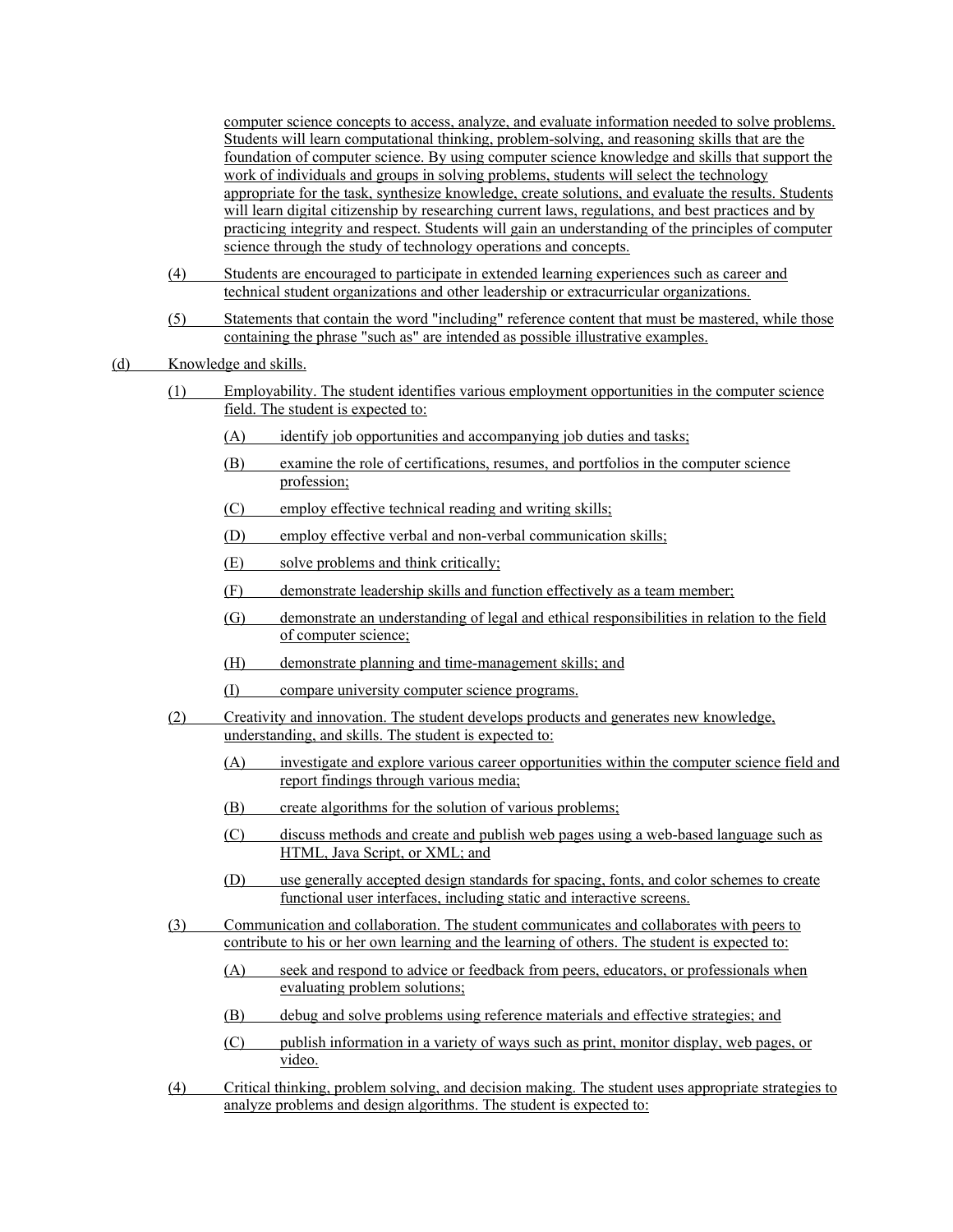- (A) demonstrate the ability to insert external standalone objects such as scripts or widgets into web pages;
- (B) communicate an understanding of binary representation of data in computer systems, perform conversions between decimal and binary number systems, and count in binary number systems;
- (C) identify a problem's description, purpose, and goals;
- (D) demonstrate coding proficiency in a programming language by developing solutions that create stories, games, and animations;
- (E) identify and use the appropriate data type to properly represent the data in a program problem solution;
- (F) communicate an understanding of and use variables within a programmed story, game, or animation;
- (G) use arithmetic operators to create mathematical expressions, including addition, subtraction, multiplication, real division, integer division, and modulus division;
- (H) communicate an understanding of and use sequence within a programmed story, game, or animation;
- (I) communicate an understanding of and use conditional statements within a programmed story, game, or animation;
- (J) communicate an understanding of and use iteration within a programmed story, game, or animation;
- (K) use random numbers within a programmed story, game, or animation; and
- (L) test program solutions by investigating intended outcomes.
- (5) Digital citizenship. The student explores and understands safety, legal, cultural, and societal issues relating to the use of technology and information. The student is expected to:
	- (A) discuss privacy and copyright laws and model ethical acquisition of digital information by citing sources using established methods;
	- (B) compare various non-copyright asset sharing options such as open source, freeware, and public domain;
	- (C) demonstrate proper digital etiquette and knowledge of acceptable use policies when using networks;
	- (D) explain the value of strong passwords and virus detection and prevention for privacy and security;
	- (E) discuss and give examples of the impact of computing and computing-related advancements on society; and
	- (F) analyze how electronic media can affect reliability of information.
- (6) Technology operations and concepts. The student understands technology concepts, systems, and operations as they apply to computer science. The student is expected to:
	- (A) identify and explain the function of basic computer components, including a central processing unit (CPU), storage, and peripheral devices;
	- (B) use system tools, including appropriate file management;
	- (C) compare different operating systems;
	- (D) describe the differences between an application and an operating system; and
	- (E) use various input, processing, output, and primary/secondary storage devices.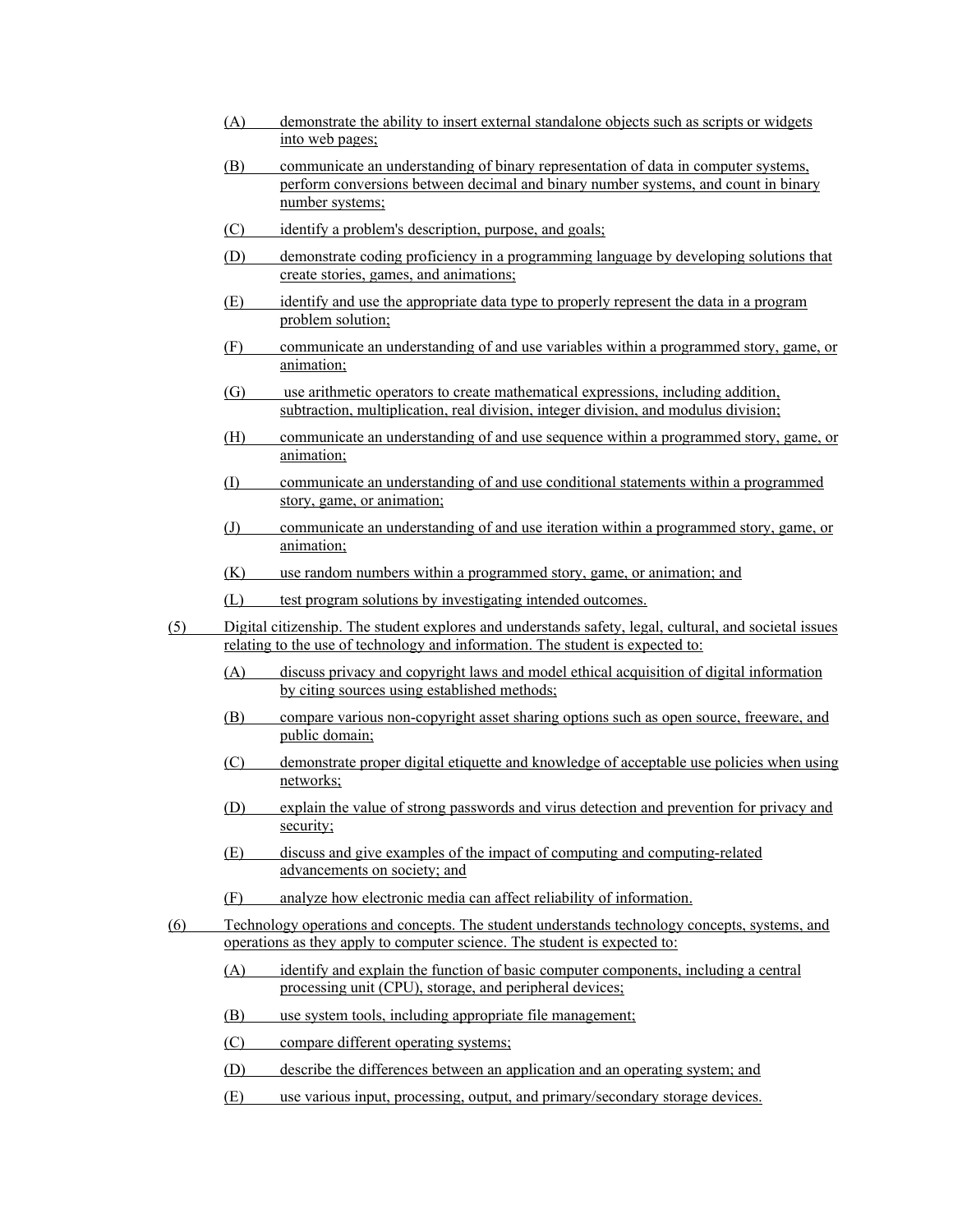# **§127.789. Computer Science I (One Credit), Adopted 2022.**

| (a) | Implementation. The provisions of this section shall be implemented by school districts beginning with the<br>2024-2025 school year. |                                                                                                                                                                                                                                                                                                                                                                                                                                                                                                                                                                                                                                                                                                                                                                                                                                                                                                                                                                                                                                                                                                                                                       |
|-----|--------------------------------------------------------------------------------------------------------------------------------------|-------------------------------------------------------------------------------------------------------------------------------------------------------------------------------------------------------------------------------------------------------------------------------------------------------------------------------------------------------------------------------------------------------------------------------------------------------------------------------------------------------------------------------------------------------------------------------------------------------------------------------------------------------------------------------------------------------------------------------------------------------------------------------------------------------------------------------------------------------------------------------------------------------------------------------------------------------------------------------------------------------------------------------------------------------------------------------------------------------------------------------------------------------|
|     | (1)                                                                                                                                  | No later than August 1, 2024, the commissioner of education shall determine whether instructional<br>materials funding has been made available to Texas public schools for materials that cover the<br>essential knowledge and skills identified in this section.                                                                                                                                                                                                                                                                                                                                                                                                                                                                                                                                                                                                                                                                                                                                                                                                                                                                                     |
|     | (2)                                                                                                                                  | If the commissioner makes the determination that instructional materials funding has been made<br>available this section shall be implemented beginning with the 2024-2025 school year and apply to<br>the 2024-2025 and subsequent school years.                                                                                                                                                                                                                                                                                                                                                                                                                                                                                                                                                                                                                                                                                                                                                                                                                                                                                                     |
|     | (3)                                                                                                                                  | If the commissioner does not make the determination that instructional materials funding has been<br>made available under subsection (a) of this section, the commissioner shall determine no later than<br>August 1 of each subsequent school year whether instructional materials funding has been made<br>available. If the commissioner determines that instructional materials funding has been made<br>available, the commissioner shall notify the State Board of Education and school districts that this<br>section shall be implemented for the following school year.                                                                                                                                                                                                                                                                                                                                                                                                                                                                                                                                                                      |
| (b) |                                                                                                                                      | General requirements. This course is recommended for students in Grades 9-12. Prerequisite or corequisite:<br>Algebra I. Students shall be awarded one credit for successful completion of this course.                                                                                                                                                                                                                                                                                                                                                                                                                                                                                                                                                                                                                                                                                                                                                                                                                                                                                                                                               |
| (c) | Introduction.                                                                                                                        |                                                                                                                                                                                                                                                                                                                                                                                                                                                                                                                                                                                                                                                                                                                                                                                                                                                                                                                                                                                                                                                                                                                                                       |
|     | (1)                                                                                                                                  | Career and technical education instruction provides content aligned with challenging academic<br>standards, industry-relevant technical knowledge, and college and career readiness skills for<br>students to further their education and succeed in current and emerging professions.                                                                                                                                                                                                                                                                                                                                                                                                                                                                                                                                                                                                                                                                                                                                                                                                                                                                |
|     | (2)                                                                                                                                  | The Science, Technology, Engineering, and Mathematics (STEM) Career Cluster focuses on<br>planning, managing, and providing scientific research and professional and technical services such<br>as laboratory and testing services and research and development services.                                                                                                                                                                                                                                                                                                                                                                                                                                                                                                                                                                                                                                                                                                                                                                                                                                                                             |
|     | (3)                                                                                                                                  | Computer Science I will foster students' creativity and innovation by presenting opportunities to<br>design, implement, and present meaningful programs through a variety of media. Students will<br>collaborate with one another, their instructor, and various electronic communities to solve the<br>problems presented throughout the course. Through computational thinking and data analysis,<br>students will identify task requirements, plan search strategies, and use computer science concepts<br>to access, analyze, and evaluate information needed to solve problems. By using computer science<br>knowledge and skills that support the work of individuals and groups in solving problems,<br>students will select the technology appropriate for the task, synthesize knowledge, create<br>solutions, and evaluate the results. Students will learn digital citizenship by researching current<br>laws, regulations, and best practices and by practicing integrity and respect. Students will gain an<br>understanding of the principles of computer science through the study of technology operations,<br>systems, and concepts. |
|     | (4)                                                                                                                                  | Students are encouraged to participate in extended learning experiences such as career and<br>technical student organizations and other leadership or extracurricular organizations.                                                                                                                                                                                                                                                                                                                                                                                                                                                                                                                                                                                                                                                                                                                                                                                                                                                                                                                                                                  |
|     | (5)                                                                                                                                  | Statements that contain the word "including" reference content that must be mastered, while those<br>containing the phrase "such as" are intended as possible illustrative examples.                                                                                                                                                                                                                                                                                                                                                                                                                                                                                                                                                                                                                                                                                                                                                                                                                                                                                                                                                                  |
| (d) |                                                                                                                                      | Knowledge and skills.                                                                                                                                                                                                                                                                                                                                                                                                                                                                                                                                                                                                                                                                                                                                                                                                                                                                                                                                                                                                                                                                                                                                 |
|     | (1)                                                                                                                                  | Employability. The student identifies various employment opportunities in the computer science<br>field. The student is expected to:                                                                                                                                                                                                                                                                                                                                                                                                                                                                                                                                                                                                                                                                                                                                                                                                                                                                                                                                                                                                                  |
|     |                                                                                                                                      | identify job opportunities and accompanying job duties and tasks;<br>(A)                                                                                                                                                                                                                                                                                                                                                                                                                                                                                                                                                                                                                                                                                                                                                                                                                                                                                                                                                                                                                                                                              |
|     |                                                                                                                                      | (B)<br>examine the role of certifications, resumes, and portfolios in the computer science<br>profession;                                                                                                                                                                                                                                                                                                                                                                                                                                                                                                                                                                                                                                                                                                                                                                                                                                                                                                                                                                                                                                             |

(C) employ effective technical reading and writing skills;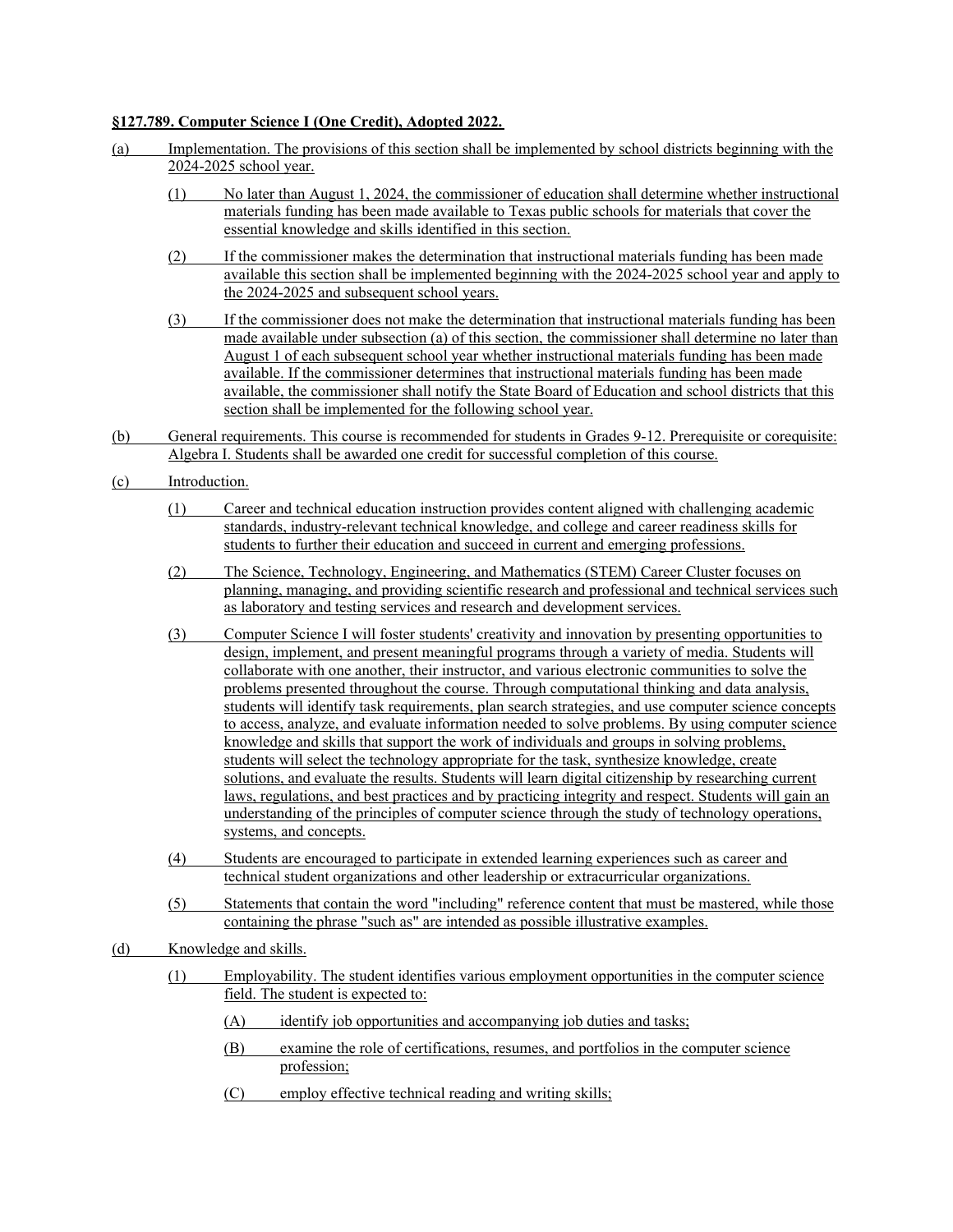- (D) employ effective verbal and non-verbal communication skills;
- (E) solve problems and think critically;
- (F) demonstrate leadership skills and function effectively as a team member;
- (G) communicate an understanding of legal and ethical responsibilities in relation to the field of computer science;
- (H) demonstrate planning and time-management skills; and
- (I) compare university computer science programs.
- (2) Communication and collaboration. The student communicates and collaborates with peers to contribute to his or her own learning and the learning of others. The student is expected to:
	- (A) participate in learning communities as a learner, initiator, contributor, and teacher/mentor; and
	- (B) seek and respond to advice from peers, educators, or professionals when evaluating quality and accuracy of the student's product.
- (3) Programming style and presentation. The student utilizes proper programming style and develops appropriate visual presentation of data, input, and output. The student is expected to:
	- (A) create and properly label and display output;
	- (B) create interactive input interfaces, with relevant user prompts, to acquire data from a user such as console displays or Graphical User Interfaces (GUIs);
	- (C) write programs with proper programming style to enhance the readability and functionality of a code by using descriptive identifiers, internal comments, white space, spacing, indentation, and a standardized program style;
	- (D) format data displays using standard formatting styles; and
	- (E) display simple vector graphics using lines, circles, and rectangles.
- (4) Critical thinking, problem solving, and decision making. The student uses appropriate strategies to analyze problems and design algorithms. The student is expected to:
	- (A) use program design problem-solving strategies such as flowchart or pseudocode to create program solutions;
	- (B) create a high-level program plan using a visual tool such as a flowchart or graphic organizer;
	- (C) identify the tasks and subtasks needed to solve a problem;
	- (D) identify the data types and objects needed to solve a problem;
	- (E) identify reusable components from existing code;
	- (F) design a solution to a problem;
	- (G) code a solution from a program design;
	- (H) identify error types, including syntax, lexical, run time, and logic;
	- (I) test program solutions with valid and invalid test data and analyze resulting behavior;
	- (J) debug and solve problems using error messages, reference materials, language documentation, and effective strategies;

(K) create and implement common algorithms such as finding greatest common divisor, finding the biggest number out of three, finding primes, making change, and finding the average;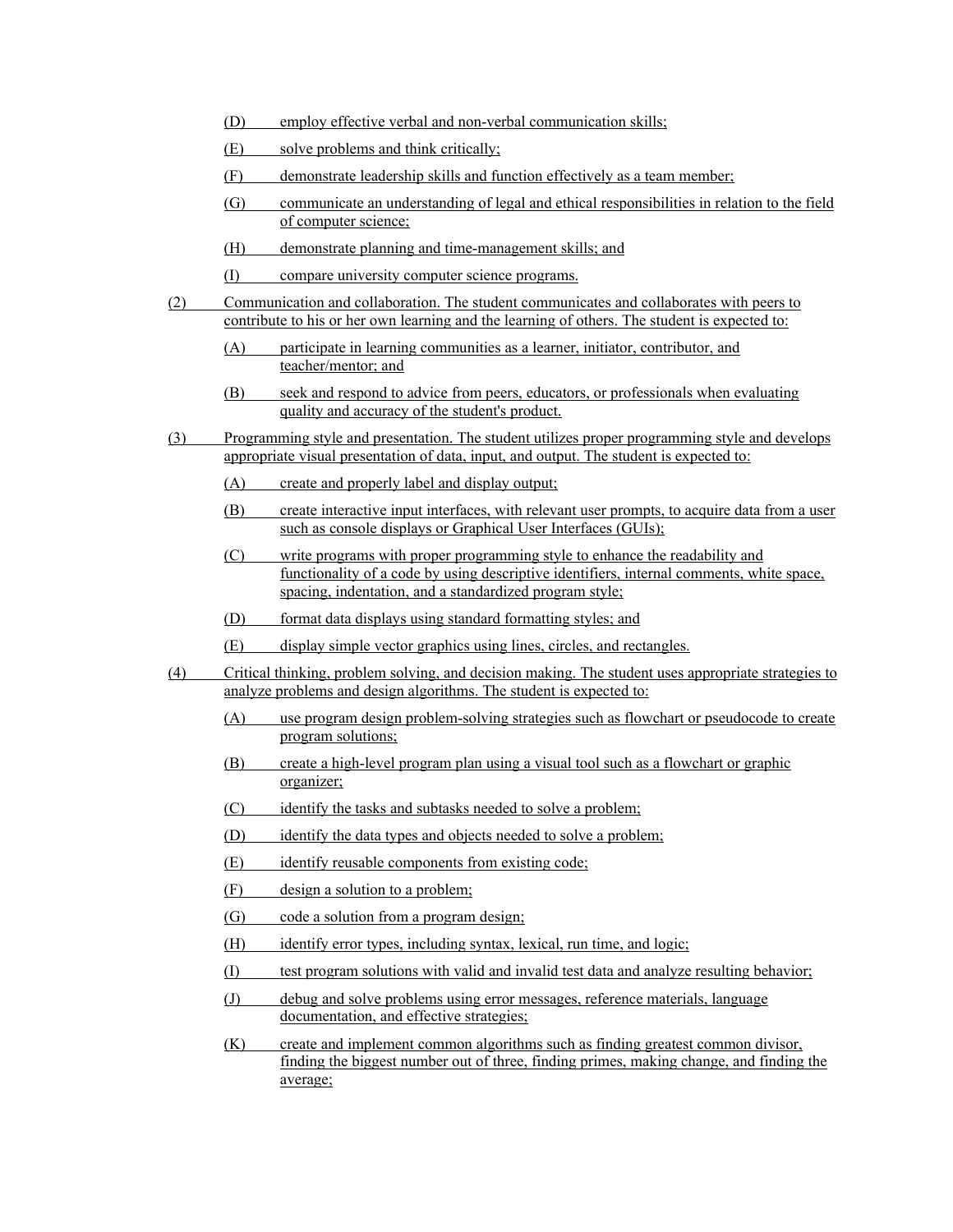- (L) create program solutions that address basic error handling such as preventing division by zero and type mismatch;
- (M) select the most appropriate construct for a defined problem;
- (N) create program solutions by using the arithmetic operators to create mathematical expressions, including addition, subtraction, multiplication, real division, integer division, and modulus division;
- (O) create program solutions to problems using available mathematics library functions or operators, including absolute value, round, power, square, and square root;
- (P) develop program solutions that use assignment;
- (Q) develop sequential algorithms to solve non-branching and non-iterative problems;
- (R) develop algorithms to decision-making problems using branching control statements;
- (S) develop iterative algorithms and code programs to solve practical problems;
- (T) demonstrate the appropriate use of the relational operators;
- (U) demonstrate the appropriate use of the logical operators; and
- (V) generate and use random numbers.
- (5) Digital citizenship. The student explores and understands safety, legal, cultural, and societal issues relating to the use of technology and information. The student is expected to:
	- (A) discuss and explain intellectual property, privacy, sharing of information, copyright laws, and software licensing agreements;
	- (B) practice ethical acquisition and use of digital information;
	- (C) demonstrate proper digital etiquette, responsible use of software, and knowledge of acceptable use policies;
	- (D) investigate privacy and security measures, including strong passwords, pass phrases, and other methods of authentication and virus detection and prevention; and
	- (E) investigate computing and computing-related advancements and the social and ethical ramifications of computer usage.
- (6) Technology operations, systems, and concepts. The student understands technology concepts, systems, and operations as they apply to computer science. The student is expected to:
	- (A) identify and describe the function of major hardware components, including primary and secondary memory, a central processing unit (CPU), and peripherals;
	- (B) differentiate between current programming languages, discuss the general purpose for each language, and demonstrate knowledge of specific programming terminology and concepts and types of software development applications;
	- (C) differentiate between a high-level compiled language and an interpreted language;
	- (D) identify and use concepts of object-oriented design;
	- (E) differentiate between local and global scope access variable declarations;
	- (F) encapsulate data and associated subroutines into an abstract data type;
	- (G) create subroutines that do not return values with and without the use of arguments and parameters;
	- (H) create subroutines that return typed values with and without the use of arguments and parameters;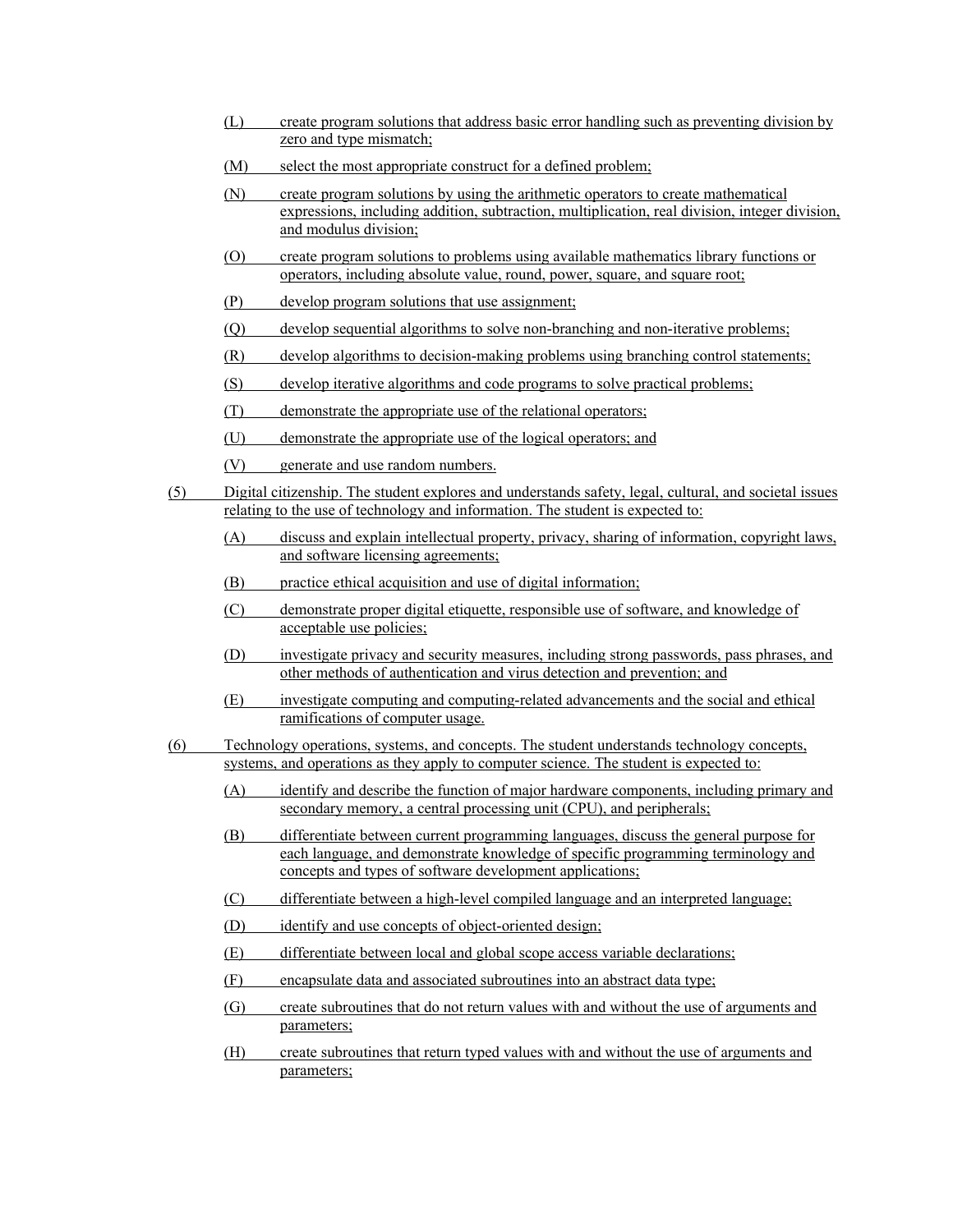- (I) create calls to processes passing arguments that match parameters by number, type, and position;
- (J) compare data elements using logical and relational operators;
- (K) identify and convert binary representation of numeric and nonnumeric data in computer systems using American Standard Code for Information Interchange (ASCII) or Unicode;
- (L) identify finite limits of numeric data such as integer wrap around and floating point precision;
- (M) perform numerical conversions between the decimal and binary number systems and count in the binary number system;
- (N) choose, identify, and use the appropriate data types for integer, real, and Boolean data when writing program solutions;
- (O) analyze the concept of a variable, including primitives and objects;
- (P) represent and manipulate text data, including concatenation and other string functions;
- (Q) identify and use the structured data type of one-dimensional arrays to traverse, search, and modify data;
- (R) choose, identify, and use the appropriate data type or structure to properly represent the data in a program problem solution; and
- (S) compare strongly typed and un-typed programming languages.

# **§127.790. Computer Science II (One Credit), Adopted 2022.**

- (a) Implementation. The provisions of this section shall be implemented by school districts beginning with the 2024-2025 school year.
	- (1) No later than August 1, 2024, the commissioner of education shall determine whether instructional materials funding has been made available to Texas public schools for materials that cover the essential knowledge and skills identified in this section.
	- (2) If the commissioner makes the determination that instructional materials funding has been made available this section shall be implemented beginning with the 2024-2025 school year and apply to the 2024-2025 and subsequent school years.
	- (3) If the commissioner does not make the determination that instructional materials funding has been made available under subsection (a) of this section, the commissioner shall determine no later than August 1 of each subsequent school year whether instructional materials funding has been made available. If the commissioner determines that instructional materials funding has been made available, the commissioner shall notify the State Board of Education and school districts that this section shall be implemented for the following school year.
- (b) General requirements. This course is recommended for students in Grades 10-12. Prerequisites: Algebra I and Computer Science I or AP Computer Science Principles. Students shall be awarded one credit for successful completion of this course.
- (c) Introduction.
	- (1) Career and technical education instruction provides content aligned with challenging academic standards, industry-relevant technical knowledge, and college and career readiness skills for students to further their education and succeed in current and emerging professions.
	- (2) The Science, Technology, Engineering, and Mathematics (STEM) Career Cluster focuses on planning, managing, and providing scientific research and professional and technical services such as laboratory and testing services and research and development services.
	- (3) Computer Science II will foster students' creativity and innovation by presenting opportunities to design, implement, and present meaningful programs through a variety of media. Students will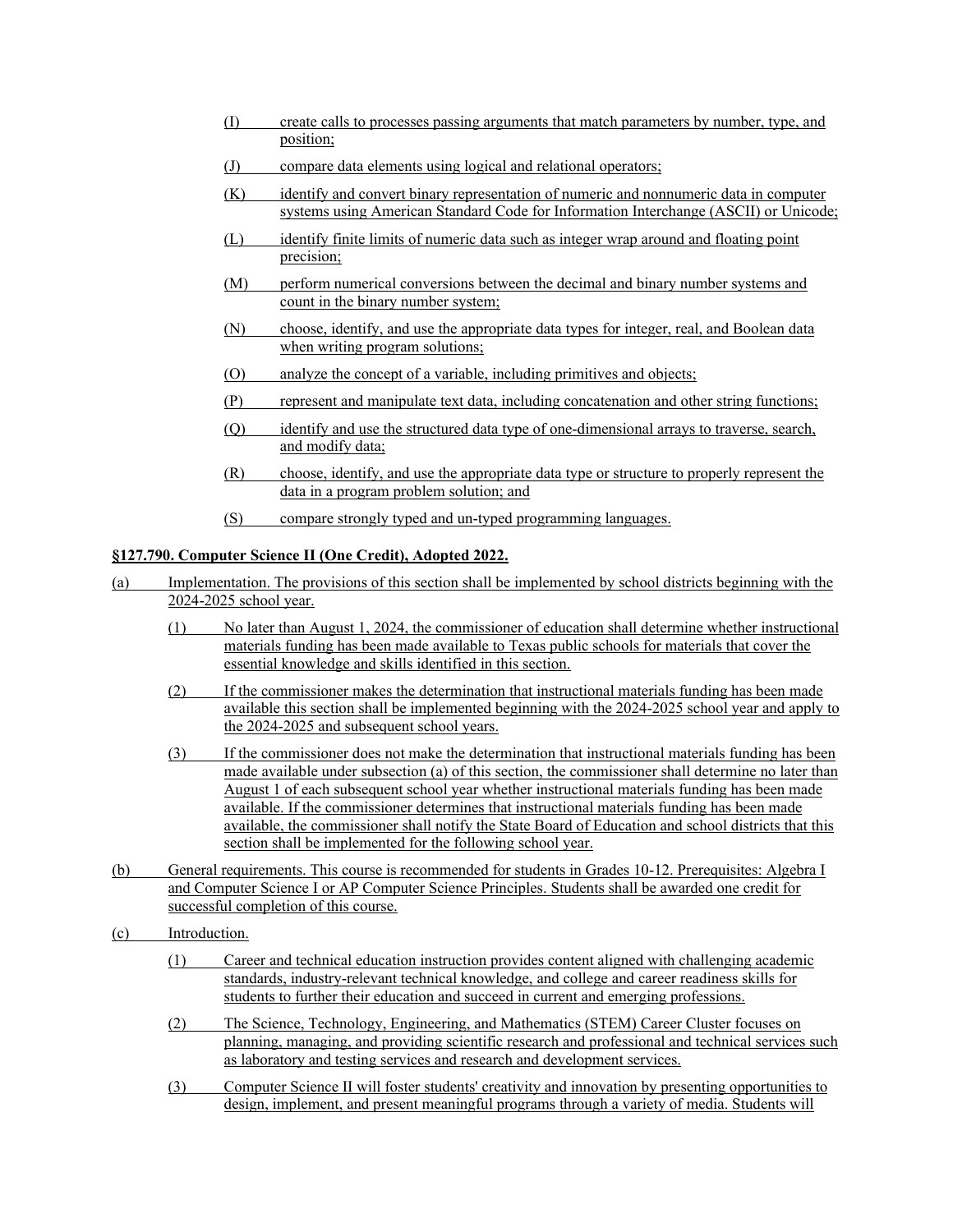collaborate with one another, their instructor, and various electronic communities to solve the problems presented throughout the course. Through computational thinking and data analysis, students will identify task requirements, plan search strategies, and use computer science concepts to access, analyze, and evaluate information needed to solve problems. By using computer science knowledge and skills that support the work of individuals and groups in solving problems, students will select the technology appropriate for the task, synthesize knowledge, create solutions, and evaluate the results. Students will gain an understanding of computer science through the study of technology operations, systems, and concepts.

- (4) Students are encouraged to participate in extended learning experiences such as career and technical student organizations and other leadership or extracurricular organizations.
- (5) Statements that contain the word "including" reference content that must be mastered, while those containing the phrase "such as" are intended as possible illustrative examples.

## (d) Knowledge and skills.

- (1) Employability. The student identifies various employment opportunities in the computer science field. The student is expected to:
	- (A) identify job opportunities and accompanying job duties and tasks;
	- (B) examine the role of certifications, resumes, and portfolios in the computer science profession;
	- (C) employ effective technical reading and writing skills;
	- (D) employ effective verbal and non-verbal communication skills;
	- (E) solve problems and think critically;
	- (F) demonstrate leadership skills and function effectively as a team member;
	- (G) identify legal and ethical responsibilities in relation to the field of computer science;
	- (H) demonstrate planning and time-management skills; and
	- (I) compare university computer science programs.
- (2) Creativity and innovation. The student develops products and generates new understandings by extending existing knowledge. The student is expected to:
	- (A) use program design problem-solving strategies to create program solutions;
	- (B) read, analyze, and modify programs and their accompanying documentation such as an application programming interface (API), internal code comments, external documentation, or readme files;
	- (C) follow a systematic problem-solving process that identifies the purpose and goals, the data types and objects needed, and the subtasks to be performed;
	- (D) compare design methodologies and implementation techniques such as top-down, bottom-up, and black box;
	- (E) trace a program, including inheritance and black box programming;
	- (F) choose, identify, and use the appropriate abstract data type, advanced data structure, and supporting algorithms to properly represent the data in a program problem solution; and
	- (G) use object-oriented programming development methodology, including data abstraction, encapsulation with information hiding, inheritance, and procedural abstraction in program development.
- (3) Communication and collaboration. The student communicates and collaborates with peers to contribute to his or her own learning and the learning of others. The student is expected to:
	- (A) use the principles of software development to work in software design teams;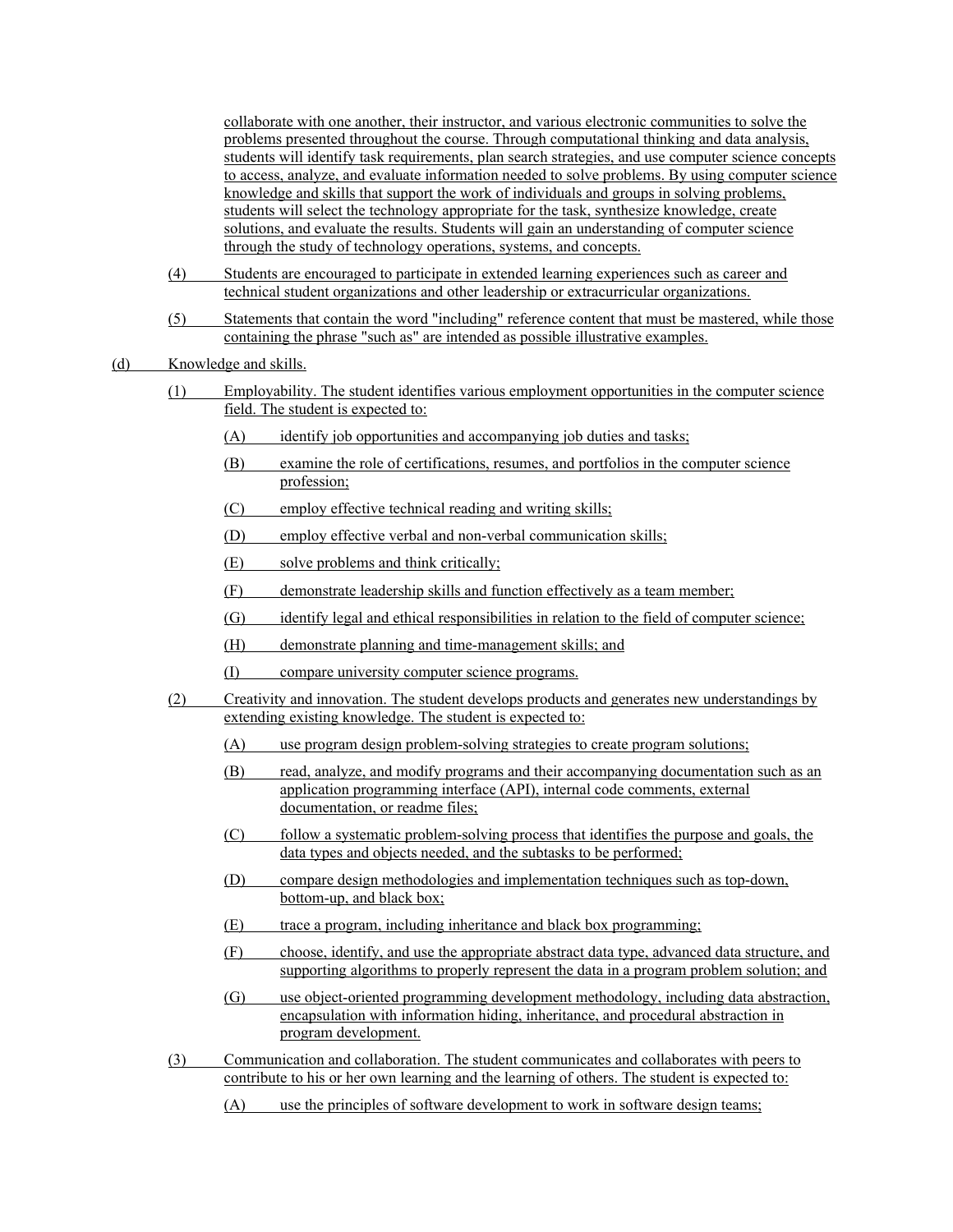- (B) break a problem statement into specific solution requirements;
- (C) create a program development plan;
- (D) code part of a solution from a program development plan while a partner codes the remaining part;
- (E) collaborate with a team to test a solution, including boundary and standard cases; and
- (F) develop presentations to report the solution findings.
- (4) Data literacy and management. The student locates, analyzes, processes, and organizes data. The student is expected to:
	- (A) use programming file structure and file access for required resources;
	- (B) acquire and process information from text files, including files of known and unknown sizes;
	- (C) manipulate data using string processing;
	- (D) manipulate data values by casting between data types;
	- (E) use the structured data type of one-dimensional arrays to traverse, search, modify, insert, and delete data;
	- (F) identify and use the structured data type of two-dimensional arrays to traverse, search, modify, insert, and delete data;
	- (G) identify and use a list object data structure to traverse, search, insert, and delete data; and
	- (H) differentiate between categories of programming languages, including machine, assembly, high-level compiled, high-level interpreted, and scripted.
- (5) Critical thinking, problem solving, and decision making. The student uses appropriate strategies to analyze problems and design algorithms. The student is expected to:
	- (A) develop sequential algorithms using branching control statements, including nested structures, to create solutions to decision-making problems;
	- (B) develop choice algorithms using selection control statements based on ordinal values;
	- (C) demonstrate the appropriate use of short-circuit evaluation in certain situations;
	- (D) use Boolean algebra, including De Morgan's Law, to evaluate and simplify logical expressions;
	- (E) develop iterative algorithms using nested loops;
	- (F) identify, trace, and appropriately use recursion in programming solutions, including algebraic computations;
	- (G) trace, construct, evaluate, and compare search algorithms, including linear searching and binary searching;
	- (H) identify, describe, trace, evaluate, and compare standard sorting algorithms, including selection sort, bubble sort, insertion sort, and merge sort;
	- (I) measure time and space efficiency of various sorting algorithms, including analyzing algorithms using "big-O" notation for best, average, and worst-case data patterns;
	- (J) develop algorithms to solve various problems such as factoring, summing a series, finding the roots of a quadratic equation, and generating Fibonacci numbers;
	- (K) test program solutions by investigating boundary conditions; testing classes, methods, and libraries in isolation; and performing stepwise refinement;
	- (L) identify and debug compile, syntax, runtime, and logic errors;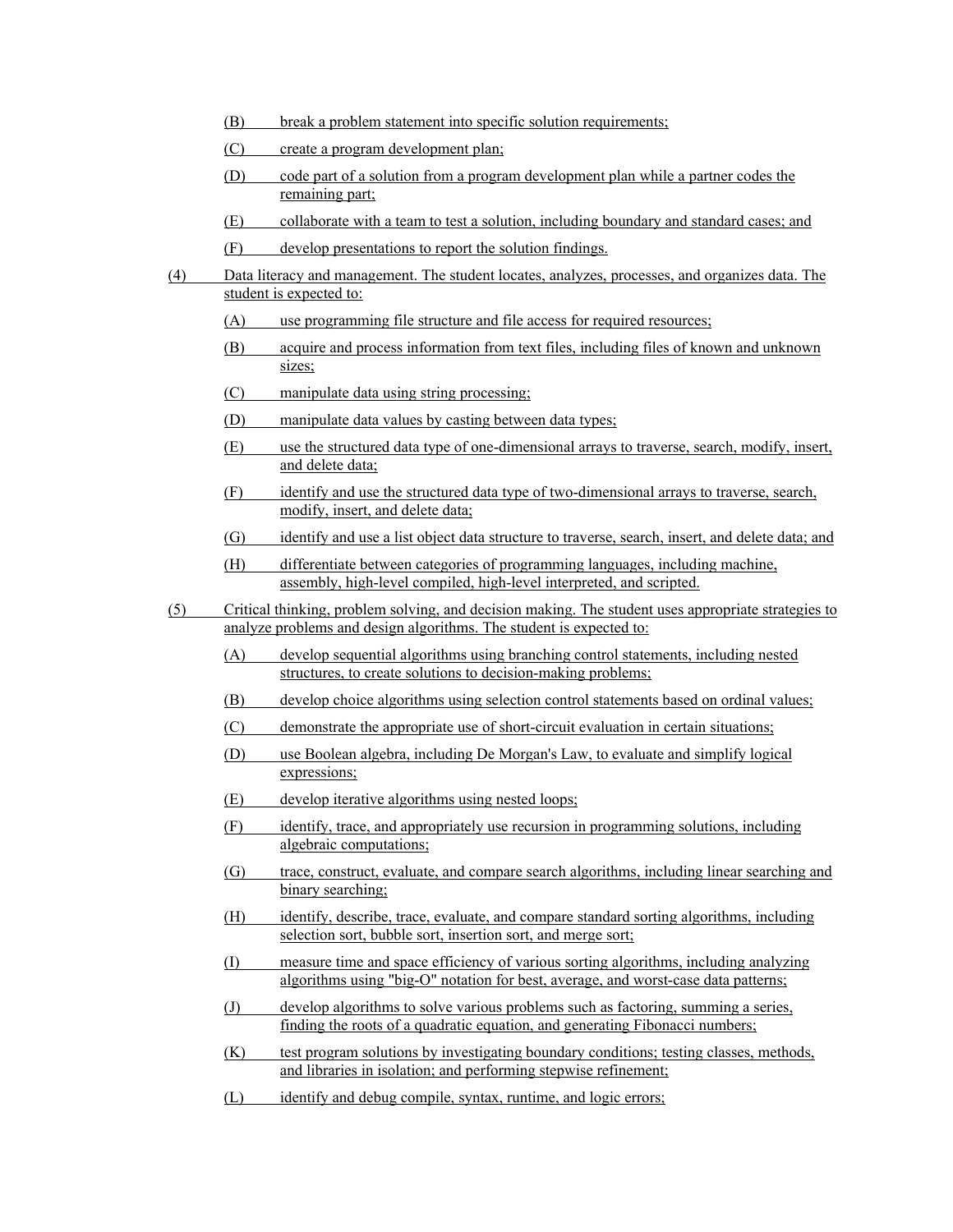- (M) compare efficiency of search and sort algorithms by using informal runtime comparisons, exact calculation of statement execution counts, and theoretical efficiency values using "big-O" notation, including worst-case, best-case, and average-case time/space analysis;
- (N) count, convert, and perform mathematical operations in the decimal, binary, octal, and hexadecimal number systems;
- (O) identify maximum integer boundary, minimum integer boundary, imprecision of real number representations, and round-off errors;
- (P) create program solutions to problems using a mathematics library;
- (Q) use random number generator algorithms to create simulations;
- (R) use composition and inheritance relationships to identify and create class definitions and relationships;
- (S) explain and use object relationships between defined classes, abstract classes, and interfaces;
- (T) create object-oriented class definitions and declarations using variables, constants, methods, parameters, and interface implementations;
- (U) create adaptive behaviors using polymorphism;
- (V) use reference variables for object and string data types;
- (W) use value and reference parameters appropriately in method definitions and method calls;
- (X) implement access scope modifiers;
- (Y) use object comparison for content quality;
- (Z) duplicate objects using the appropriate deep or shallow copy;
- (AA) apply functional decomposition to a program solution;
- (BB) create objects from class definitions through instantiation; and
- (CC) examine and mutate the properties of an object using accessors and modifiers.

# **§127.791. Computer Science III (One Credit), Adopted 2022.**

- (a) Implementation. The provisions of this section shall be implemented by school districts beginning with the 2023-2024 school year.
	- (1) No later than August 1, 2023, the commissioner of education shall determine whether instructional materials funding has been made available to Texas public schools for materials that cover the essential knowledge and skills identified in this section.
	- (2) If the commissioner makes the determination that instructional materials funding has been made available this section shall be implemented beginning with the 2023-2024 school year and apply to the 2023-2024 and subsequent school years.
	- (3) If the commissioner does not make the determination that instructional materials funding has been made available under subsection (a) of this section, the commissioner shall determine no later than August 1 of each subsequent school year whether instructional materials funding has been made available. If the commissioner determines that instructional materials funding has been made available, the commissioner shall notify the State Board of Education and school districts that this section shall be implemented for the following school year.
- (b) General requirements. This course is recommended for students in Grades 11 and 12. Prerequisite: Computer Science II, Advanced Placement (AP) Computer Science A, or International Baccalaureate (IB) Computer Science Standard Level or IB Computer Science Higher Level. Students shall be awarded one credit for successful completion of this course.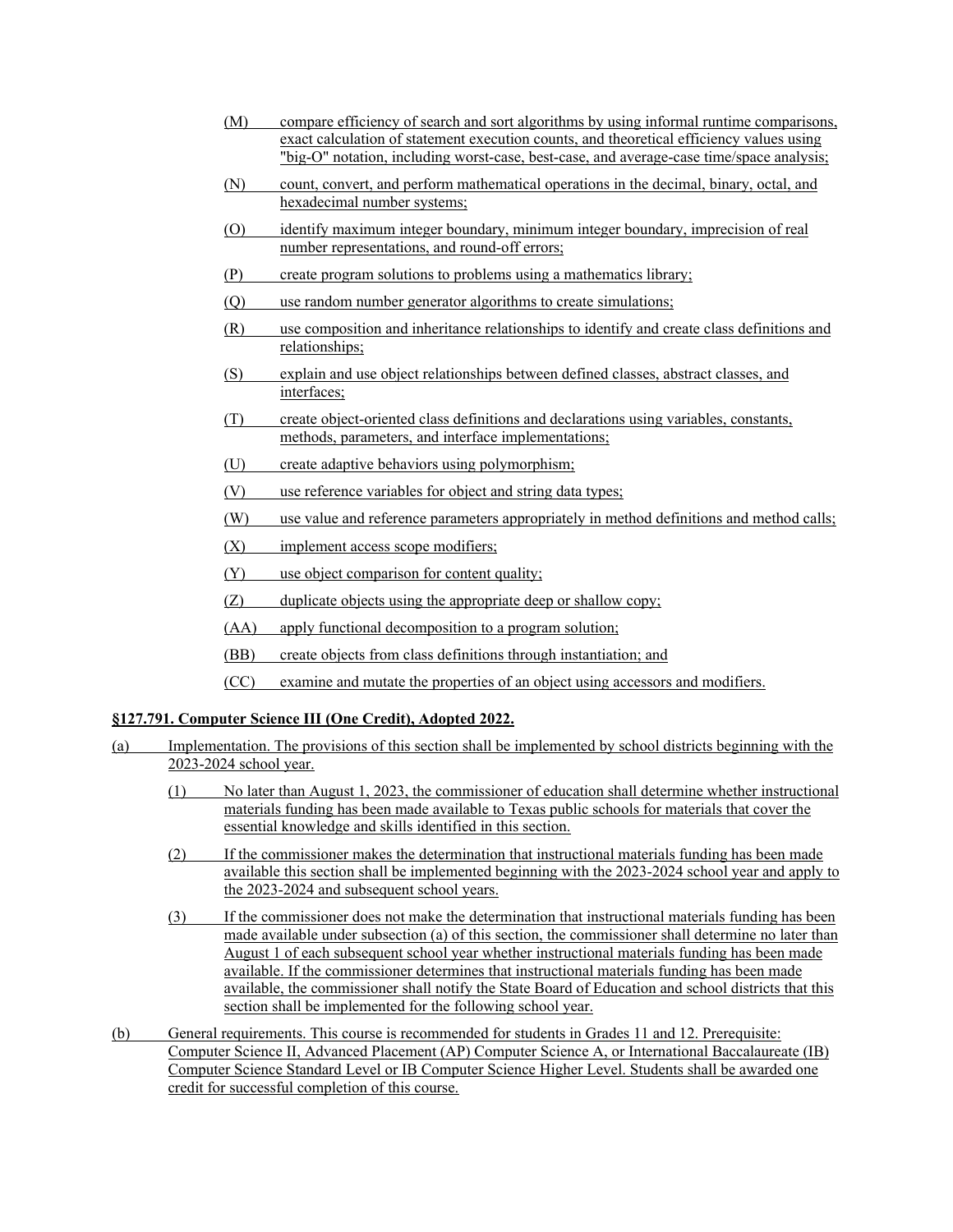#### (c) Introduction.

- (1) Career and technical education instruction provides content aligned with challenging academic standards, industry-relevant technical knowledge, and college and career readiness skills for students to further their education and succeed in current and emerging professions.
- (2) The Science, Technology, Engineering, and Mathematics (STEM) Career Cluster focuses on planning, managing, and providing scientific research and professional and technical services such as laboratory and testing services and research and development services.
- (3) Computer Science III will foster students' creativity and innovation by presenting opportunities to design, implement, and present meaningful programs through a variety of media. Students will collaborate with one another, their instructor, and various electronic communities to solve the problems presented throughout the course. Through computational thinking and data analysis, students will identify task requirements, plan search strategies, and use computer science concepts to access, analyze, and evaluate information needed to solve problems. By using computer science knowledge and skills that support the work of individuals and groups in solving problems, students will select the technology appropriate for the task, synthesize knowledge, create solutions, and evaluate the results. Students will gain an understanding of advanced computer science data structures through the study of technology operations, systems, and concepts.
- (4) Students are encouraged to participate in extended learning experiences such as career and technical student organizations and other leadership or extracurricular organizations.
- (5) Statements that contain the word "including" reference content that must be mastered, while those containing the phrase "such as" are intended as possible illustrative examples.
- (6) Students are encouraged to participate in extended learning experiences such as career and technical student organizations and other leadership or extracurricular organizations.

## (d) Knowledge and skills.

- (1) Employability. The student identifies various employment opportunities in the computer science field. The student is expected to:
	- (A) identify job opportunities and accompanying job duties and tasks;
	- (B) examine the role of certifications, resumes, and portfolios in the computer science profession;
	- (C) employ effective technical reading and writing skills;
	- (D) employ effective verbal and non-verbal communication skills;
	- (E) solve problems and think critically;
	- (F) demonstrate leadership skills and function effectively as a team member;
	- (G) demonstrate an understanding of legal and ethical responsibilities in relation to the field of computer science;
	- (H) demonstrate planning and time-management skills; and
	- (I) compare university computer science programs.
- (2) Creativity and innovation. The student develops products and generates new understandings by extending existing knowledge. The student is expected to:
	- (A) apply object-oriented programming, including data abstraction, encapsulation, inheritance, and polymorphism, to manage the complexity of a project;
	- (B) design and implement a class hierarchy;
	- (C) read and write class specifications using visual organizers, including Unified Modeling Language;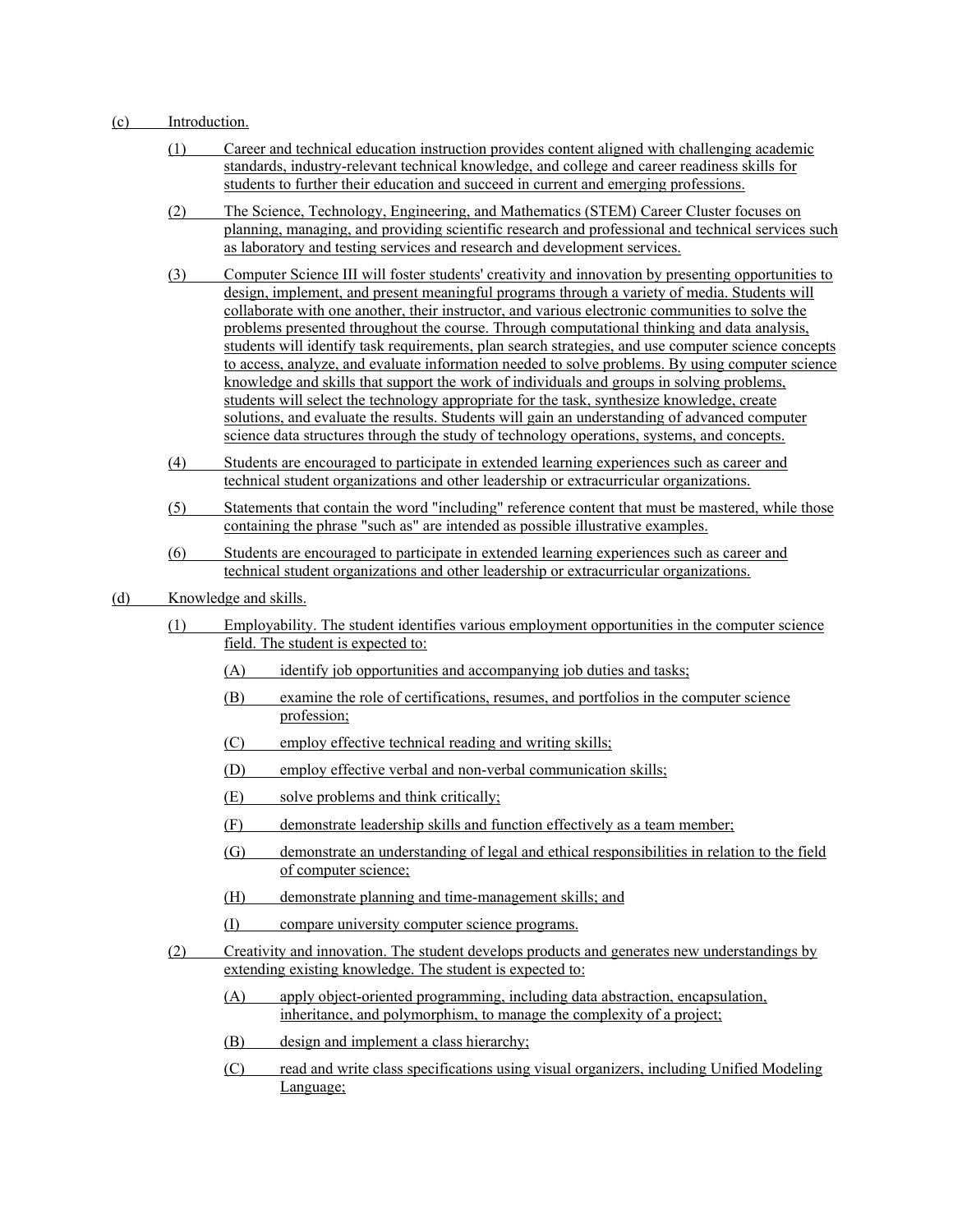- (D) identify, describe, evaluate, compare, and implement standard sorting algorithms that perform sorting operations on data structures, including quick sort and heap sort; and
- (E) identify and use the appropriate abstract data type, advanced data structure, and supporting algorithms to properly represent the data in a program problem solution.
- (3) Communication and collaboration. The student communicates and collaborates with peers to contribute to his or her own learning and the learning of others. The student is expected to:
	- (A) use networked tools for file management and collaboration; and
	- (B) work in software design teams.
- (4) Data literacy and management. The student locates, analyzes, processes, and organizes data. The student is expected to:
	- (A) identify and use two-dimensional ragged arrays to traverse, search, modify, insert, and delete data;
	- (B) describe and demonstrate proper linked list management, including maintaining the head and safe addition and deletion of linked objects;
	- (C) create or trace program solutions using a linked-list data structure, including unordered single, ordered single, double, and circular linked;
	- (D) describe composite data structures, including a linked list of linked lists;
	- (E) create or trace program solutions using stacks, queues, trees, heaps, priority queues, graph theory, and enumerated data types;
	- (F) create or trace program solutions using sets, including hash and tree-based data structures;
	- (G) create or trace program solutions using map style data structures; and
	- (H) write and modify text file data.
- (5) Critical thinking, problem solving, and decision making. The student uses appropriate strategies to analyze problems and design algorithms. The student is expected to:
	- (A) evaluate expressions using bitwise operators;
	- (B) evaluate expressions using the ternary operator;
	- (C) identify, trace, and appropriately use recursion in programming solutions, including processing binary trees;
	- (D) create or trace program solutions using hashing;
	- (E) explore common algorithms such as matrix addition and multiplication, fractals, Towers of Hanoi, and magic square; and
	- (F) create program solutions that exhibit robust behavior by recognizing and avoiding runtime errors and handling anticipated errors.
- (6) Testing and documentation. The student demonstrates appropriate documentation and testing practices. The student is expected to:
	- (A) use appropriate formatting and write documentation to support code maintenance, including pre- and post-condition statements;
	- (B) write program assumptions in the form of assertions;
	- (C) write a Boolean expression to test a program assertion; and
	- (D) construct assertions to make explicit program invariants.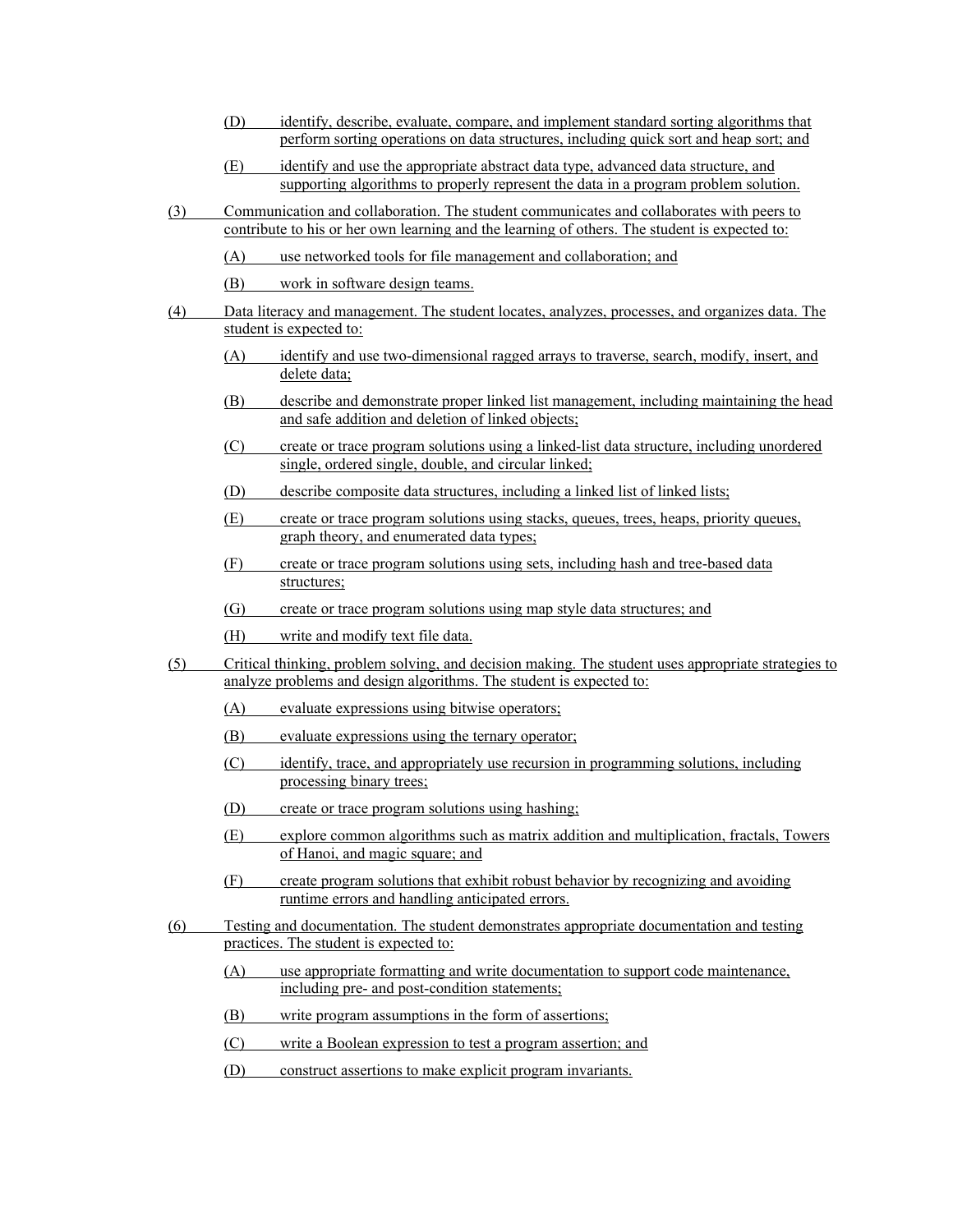- (7) Practical application of technology. The student utilizes technology concepts, systems, and operations as they apply to computer science. The student is expected to:
	- (A) analyze and create computer program workflow charts and basic system diagrams, documenting system functions, features, and operations;
	- (B) gather requirements, design, and implement a process by which programs can interact with each other such as using interfaces;
	- $(C)$  create simple programs using a low-level language such as assembly;
	- (D) create discovery programs in a high-level language;
	- (E) create scripts for an operating system;
	- (F) explore industry best practices for secure programming; and
	- (G) explore emerging industry or technology trends.

# **§127.792. Foundations of Cybersecurity (One Credit), Adopted 2022.**

- (a) Implementation. The provisions of this section shall be implemented by school districts beginning with the 2023-2024 school year.
	- (1) No later than August 1, 2023, the commissioner of education shall determine whether instructional materials funding has been made available to Texas public schools for materials that cover the essential knowledge and skills identified in this section.
	- (2) If the commissioner makes the determination that instructional materials funding has been made available this section shall be implemented beginning with the 2023-2024 school year and apply to the 2023-2024 and subsequent school years.
	- (3) If the commissioner does not make the determination that instructional materials funding has been made available under this subsection, the commissioner shall determine no later than August 1 of each subsequent school year whether instructional materials funding has been made available. If the commissioner determines that instructional materials funding has been made available, the commissioner shall notify the State Board of Education and school districts that this section shall be implemented for the following school year.
- (b) General requirements. This course is recommended for students in Grades 9-12.Students shall be awarded one credit for successful completion of this course.
- (c) Introduction.
	- (1) Career and technical education instruction provides content aligned with challenging academic standards, industry and relevant technical knowledge, and college and career readiness skills for students to further their education and succeed in current and emerging professions.
	- (2) The Science, Technology, Engineering, and Mathematics (STEM) Career Cluster focuses on planning, managing, and providing scientific research and professional and technical services such as laboratory and testing services and research and development services.
	- (3) Cybersecurity is a critical discipline concerned with safeguarding computers, networks, programs, and data from unauthorized access. As a field, it has gained prominence with the expansion of a globally connected society. As computing has become more sophisticated, so too have the abilities of adversaries looking to penetrate networks and access systems and sensitive information. Cybersecurity professionals prevent, detect, and respond to minimize disruptions to governments, organizations, and individuals.
	- (4) In the Foundations of Cybersecurity course, students will develop the knowledge and skills needed to explore fundamental concepts related to the ethics, laws, and operations of cybersecurity. Students will examine trends and operations of cyberattacks, threats, and vulnerabilities. Students will review and explore security policies designed to mitigate risks. The skills obtained in this course prepare students for additional study in cybersecurity. A variety of courses are available to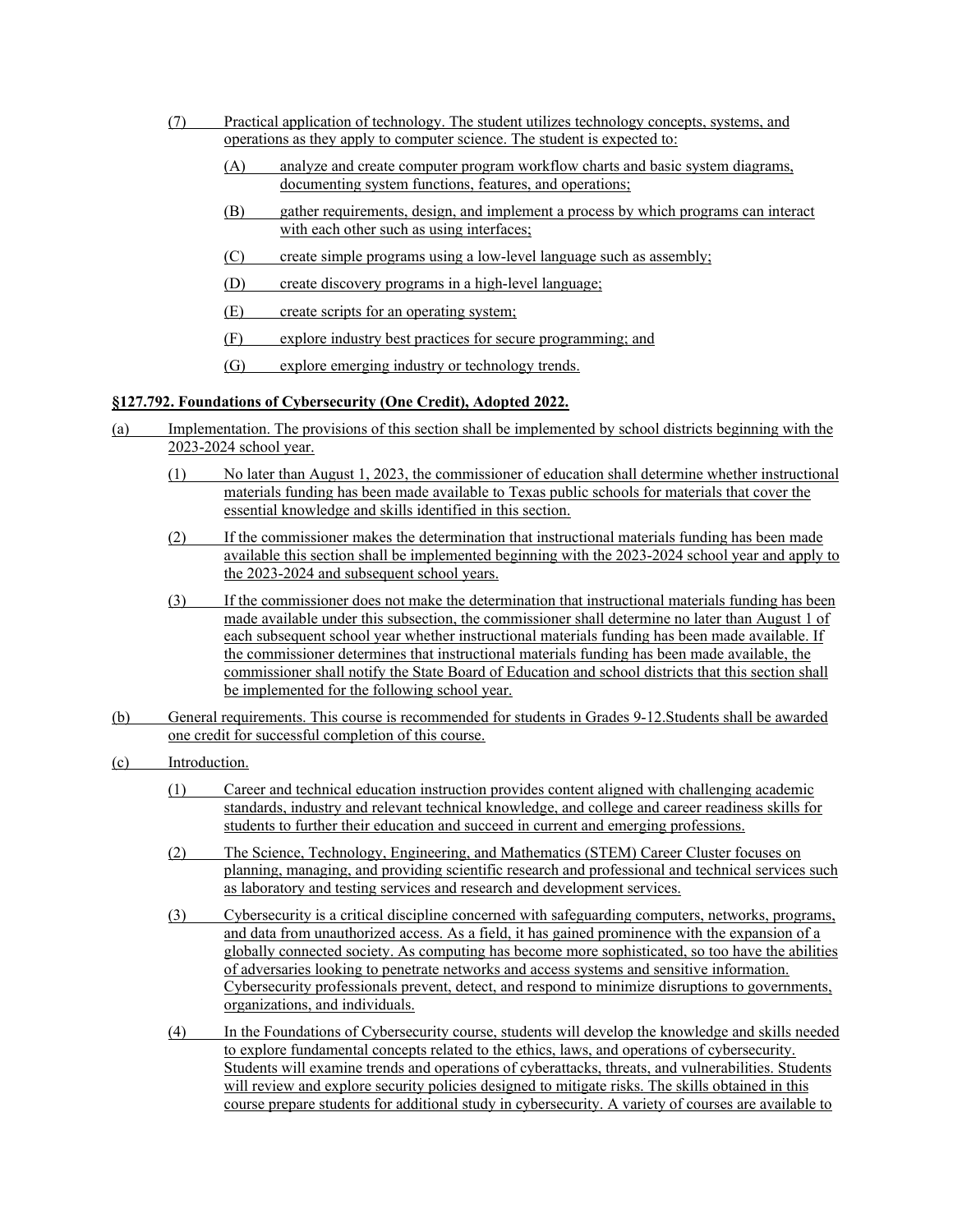students interested in this field. Foundations of Cybersecurity may serve as an introductory course in this field of study.

- (5) Students are encouraged to participate in extended learning experiences such as career and technical student organizations and other leadership or extracurricular organizations.
- (6) Statements that contain the word "including" reference content that must be mastered, while those containing the phrase "such as" are intended as possible illustrative examples.
- (d) Knowledge and skills.
	- (1) Employability skills. The student demonstrates necessary skills for career development and successful completion of course outcomes. The student is expected to:
		- (A) identify and demonstrate employable work behaviors such as regular attendance, punctuality, maintenance of a professional work environment, and effective written and verbal communication;
		- (B) identify and demonstrate positive personal qualities such as authenticity, resilience, initiative, and a willingness to learn new knowledge and skills;
		- (C) solve problems and think critically;
		- (D) demonstrate leadership skills and function effectively as a team member; and
		- (E) demonstrate an understanding of ethical and legal responsibilities and ramifications in relation to the field of cybersecurity.
	- (2) Professional awareness. The student identifies various employment opportunities and requirements in the cybersecurity field. The student is expected to:
		- (A) identify job and internship opportunities and accompanying job duties and tasks;
		- (B) research careers in cybersecurity and information security and develop professional profiles that match education and job skills required for obtaining a job in both the public and private sectors;
		- (C) identify and discuss certifications for cybersecurity-related careers; and
		- (D) explain the different types of services and roles found within a cybersecurity functional area such as a security operations center (SOC).
	- (3) Ethics and laws. The student understands ethical and current legal standards, rights and restrictions governing technology, technology systems, digital media, and the use of social media. The student is expected to:
		- (A) demonstrate and advocate for ethical and legal behaviors both online and offline among peers, family, community, and employers;
		- (B) investigate and analyze local, state, national, and international cybersecurity laws such as the USA PATRIOT Act of 2001, General Data Protection Regulation, Digital Millennium Copyright Act, Computer Fraud and Abuse Act, and Health Insurance Portability and Accountability Act of 1996 (HIPAA);
		- (C) investigate and analyze noteworthy incidents or events regarding cybersecurity;
		- (D) communicate an understanding of ethical and legal behavior when presented with various scenarios related to cybersecurity activities;
		- (E) define and identify tactics used in an incident such as social engineering, malware, denial of service, spoofing, and data vandalism; and
		- (F) identify and use appropriate methods for citing sources.
	- (4) Ethics and laws. The student differentiates between ethical and malicious hacking. The student is expected to: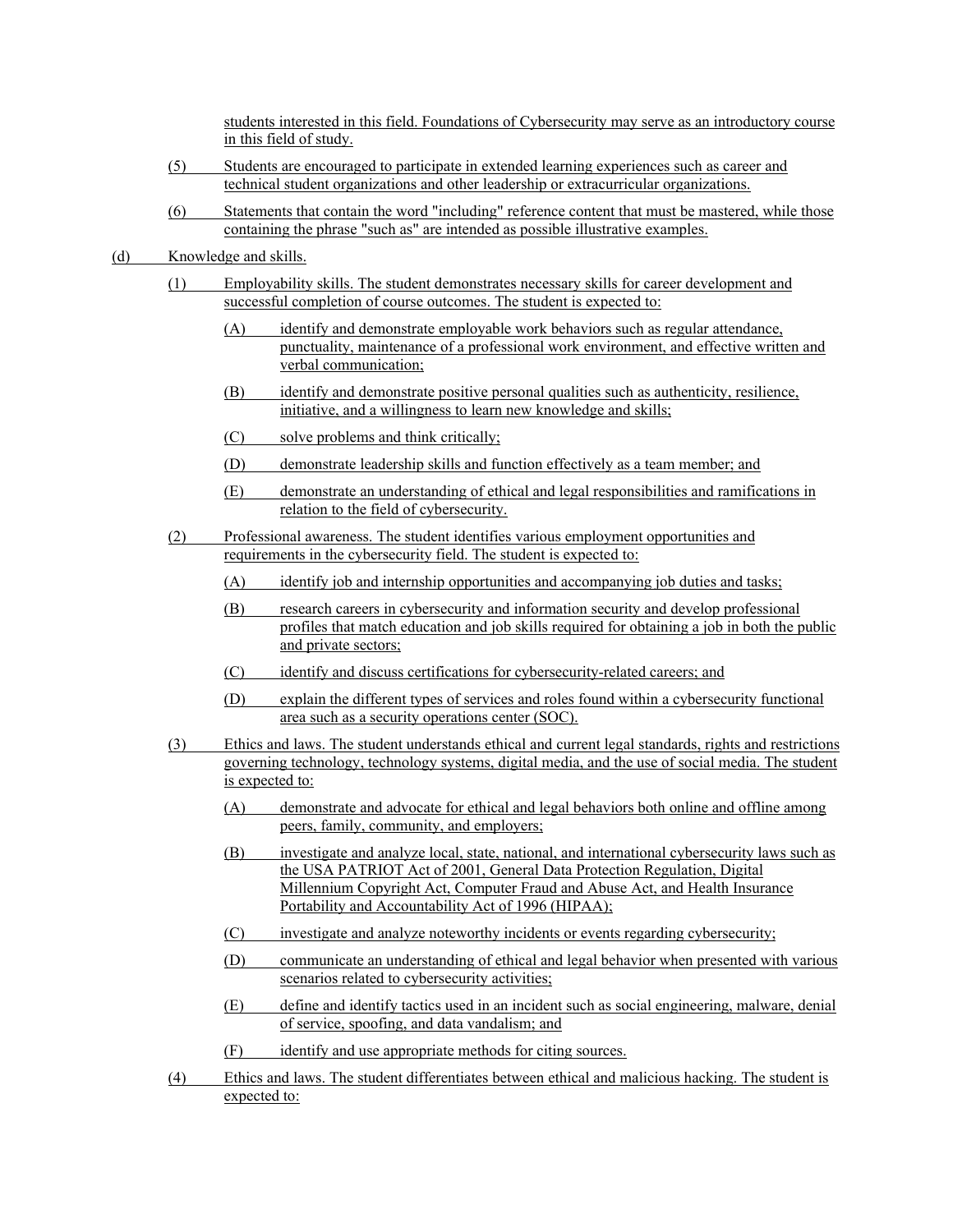- (A) identify motivations and perspectives for hacking;
- (B) distinguish between types of threat actors such as hacktivists, criminals, state-sponsored actors, and foreign governments;
- (C) identify and describe the impact of cyberattacks on the global community, society, and individuals;
- (D) differentiate between industry terminology for types of hackers such as black hats, white hats, and gray hats; and
- (E) determine and describe possible outcomes and legal ramifications of ethical versus malicious hacking practices.
- (5) Ethics and laws. The student identifies and defines cyberterrorism and counterterrorism. The student is expected to:
	- (A) define cyberterrorism, state-sponsored cyberterrorism, and hacktivism;
	- (B) compare and contrast physical terrorism and cyberterrorism, including domestic and foreign actors;
	- (C) define and explain intelligence gathering;
	- (D) explain the role of cyber defense in protecting national interests and corporations;
	- (E) explain the role of cyber defense in society and the global economy; and
	- (F) explain the importance of protecting public infrastructures such as electrical power grids, water systems, pipelines, transportation, and power generation facilities from cyberterrorism.
- (6) Digital citizenship. The student understands and demonstrates the social responsibility of end users regarding significant issues related to digital technology, digital hygiene, and cyberbullying. The student is expected to:
	- (A) identify and understand the nature and value of privacy;
	- (B) analyze the positive and negative implications of a digital footprint and the maintenance and monitoring of an online presence;
	- (C) discuss the role and impact of technology on privacy;
	- (D) identify the signs, emotional effects, and legal consequences of cyberbullying and cyberstalking; and
	- (E) identify and discuss effective ways to deter and report cyberbullying.
- (7) Digital citizenship. The student understands the implications of sharing information and access with others. The student is expected to:
	- (A) define personally identifiable information (PII);
	- (B) evaluate the risks and benefits of sharing PII;
	- (C) describe the impact of granting applications unnecessary permissions such as mobile devices accessing camera and contacts;
	- (D) describe the risks of granting third parties access to personal and proprietary data on social media and systems; and
	- (E) describe the risks involved with accepting Terms of Service (ToS) or End User License Agreements (EULA) without a basic understanding of the terms or agreements.
- (8) Cybersecurity skills. The student understands basic cybersecurity concepts and definitions. The student is expected to:
	- (A) define cybersecurity and information security;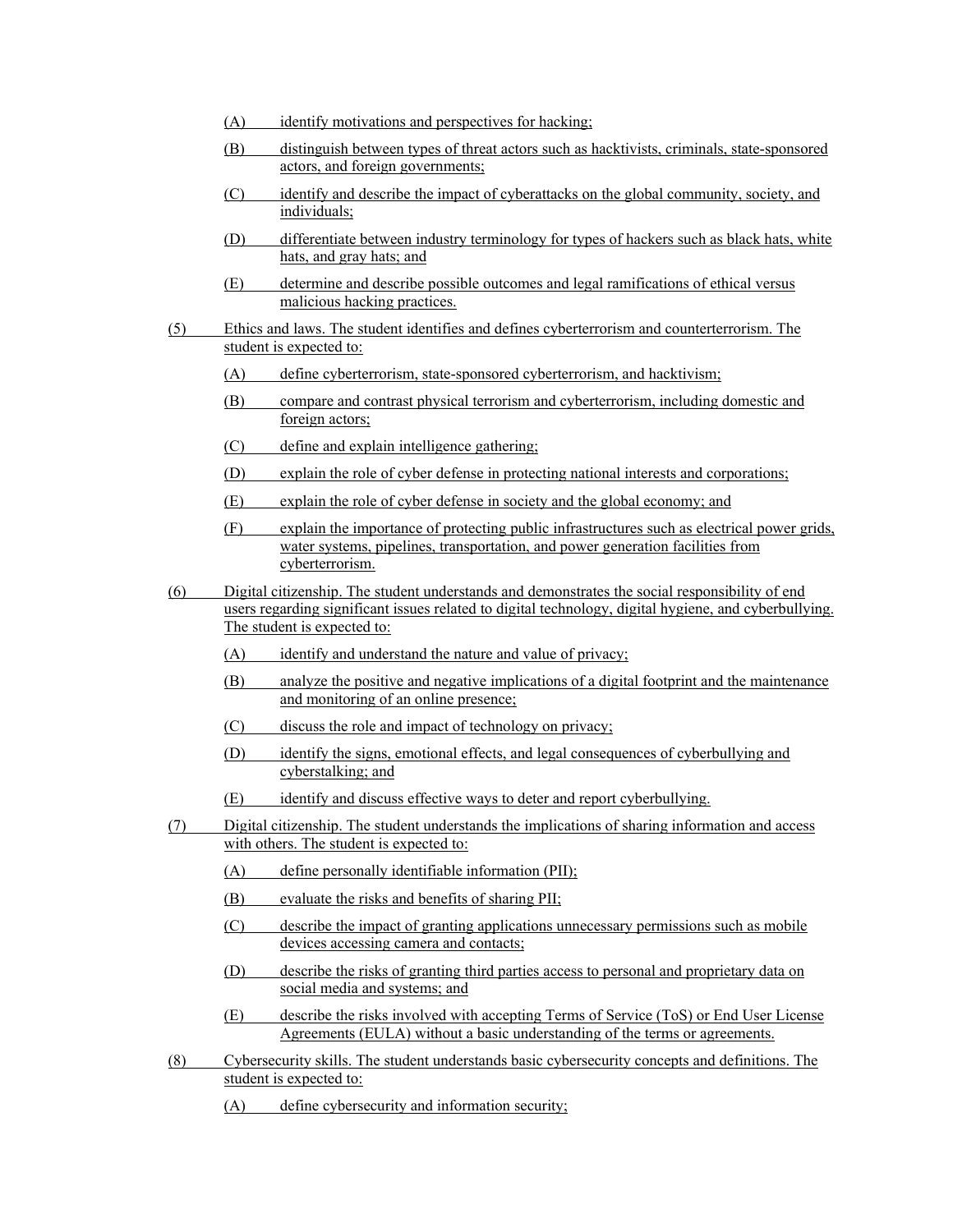- (B) identify basic risk management and risk assessment principles related to cybersecurity threats and vulnerabilities, including the Zero Trust model;
- (C) explain the fundamental concepts of confidentiality, integrity, and availability (CIA triad);
- (D) describe the trade-offs between convenience and security;
- (E) identify and analyze cybersecurity breaches and incident responses;
- (F) identify and analyze security challenges in domains such as physical, network, cloud, and web;
- (G) define and discuss challenges faced by cybersecurity professionals such as internal and external threats;
- (H) identify indicators of compromise such as common risks, warning signs, and alerts of compromised systems;
- (I) explore and discuss the vulnerabilities of network-connected devices such as Internet of Things (IoT);
- (J) use appropriate cybersecurity terminology;
- (K) explain the concept of penetration testing, including tools and techniques; and
- $(L)$  explore and identify common industry frameworks such as MITRE ATT&CK<sup>TM</sup>, MITRE Engage TM, and Cyber Kill Chain, and the Diamond Model.
- (9) Cybersecurity skills. The student understands and explains various types of malicious software (malware). The student is expected to:
	- (A) define malware, including spyware, ransomware, viruses, and rootkits;
	- (B) identify the transmission and function of malware such as trojan horses, worms, and viruses;
	- (C) discuss the impact of malware and the model of "as a service";
	- (D) explain the role of reverse engineering for the detection of malware and viruses; and
	- (E) describe free and commercial antivirus and anti-malware software also known as Endpoint Detection and Response software.
- (10) Cybersecurity skills. The student understands and demonstrates knowledge of techniques and strategies to prevent a system from being compromised. The student is expected to:
	- (A) define system hardening;
	- (B) use basic system administration privileges;
	- (C) explain the importance of patching operating systems;
	- (D) explain the importance of software updates;
	- (E) describe standard practices to configure system services;
	- (F) explain the importance of backup files;
	- (G) research and explain standard practices for securing computers, networks, and operating systems, including the concept of least privilege; and
	- (H) identify vulnerabilities caused by a lack of cybersecurity awareness and training such as weaknesses posed by individuals within an organization.
- (11) Cybersecurity skills. The student understands basic network operations. The student is expected to:
	- (A) identify basic network devices, including routers and switches;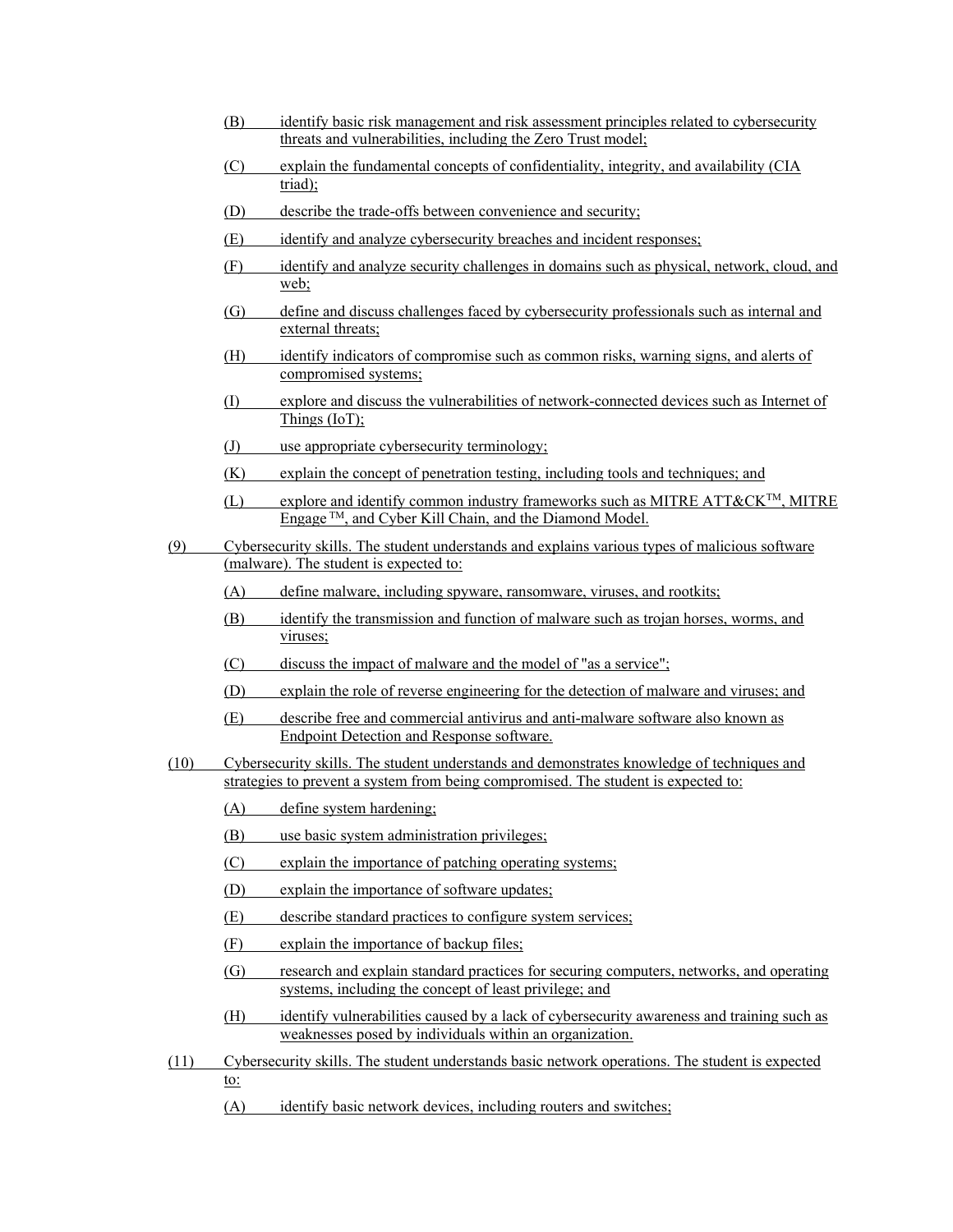- (B) define network addressing;
- (C) analyze incoming and outgoing rules for traffic passing through a firewall;
- (D) identify well known ports by number and service provided, including port 22 (Secure Shell Protocol/ssh), port 80 (Hypertext Transfer Protocol/http), and port 443 (Hypertext Transfer Protocol Secure/https);
- (E) identify commonly exploited ports and services, including ports 20 and 21 (File Transfer Protocol/ftp), port 23 (telnet protocol), and port 3389 (Remote Desktop Protocol/rdp); and
- (F) identify common tools for monitoring ports and network traffic.
- (12) Cybersecurity skills. The student identifies standard practices of system administration. The student is expected to:
	- (A) define what constitutes a secure password;
	- (B) create a secure password policy, including length, complexity, account lockout, and rotation;
	- (C) identify methods of password cracking such as brute force and dictionary attacks; and
	- (D) examine and configure security options to allow and restrict access based on user roles.
- (13) Cybersecurity skills. The student demonstrates necessary steps to maintain user access on the system. The student is expected to:
	- (A) identify different types of user accounts and groups on an operating system;
	- (B) explain the fundamental concepts and standard practices related to access control, including authentication, authorization, and auditing;
	- (C) compare methods for single- and multi-factor authentication such as passwords, biometrics, personal identification numbers (PINs), secure tokens, and other passwordless authentication methods;
	- (D) define and explain the purpose and benefits of an air-gapped computer; and
	- (E) explain how hashes and checksums may be used to validate the integrity of transferred data.
- (14) Cybersecurity skills. The student explores the field of digital forensics. The student is expected to:
	- (A) explain the importance of digital forensics to organizations, private citizens, and the public sector;
	- (B) identify the role of chain of custody in digital forensics;
	- (C) explain the four steps of the forensics process, including collection, examination, analysis, and reporting;
	- (D) identify when a digital forensics investigation is necessary;
	- (E) identify information that can be recovered from digital forensics investigations such as metadata and event logs; and
	- (F) analyze the purpose of event logs and identify suspicious activity.
- (15) Cybersecurity skills. The student explores the operations of cryptography. The student is expected to:
	- (A) explain the purpose of cryptography and encrypting data;
	- (B) research historical uses of cryptography;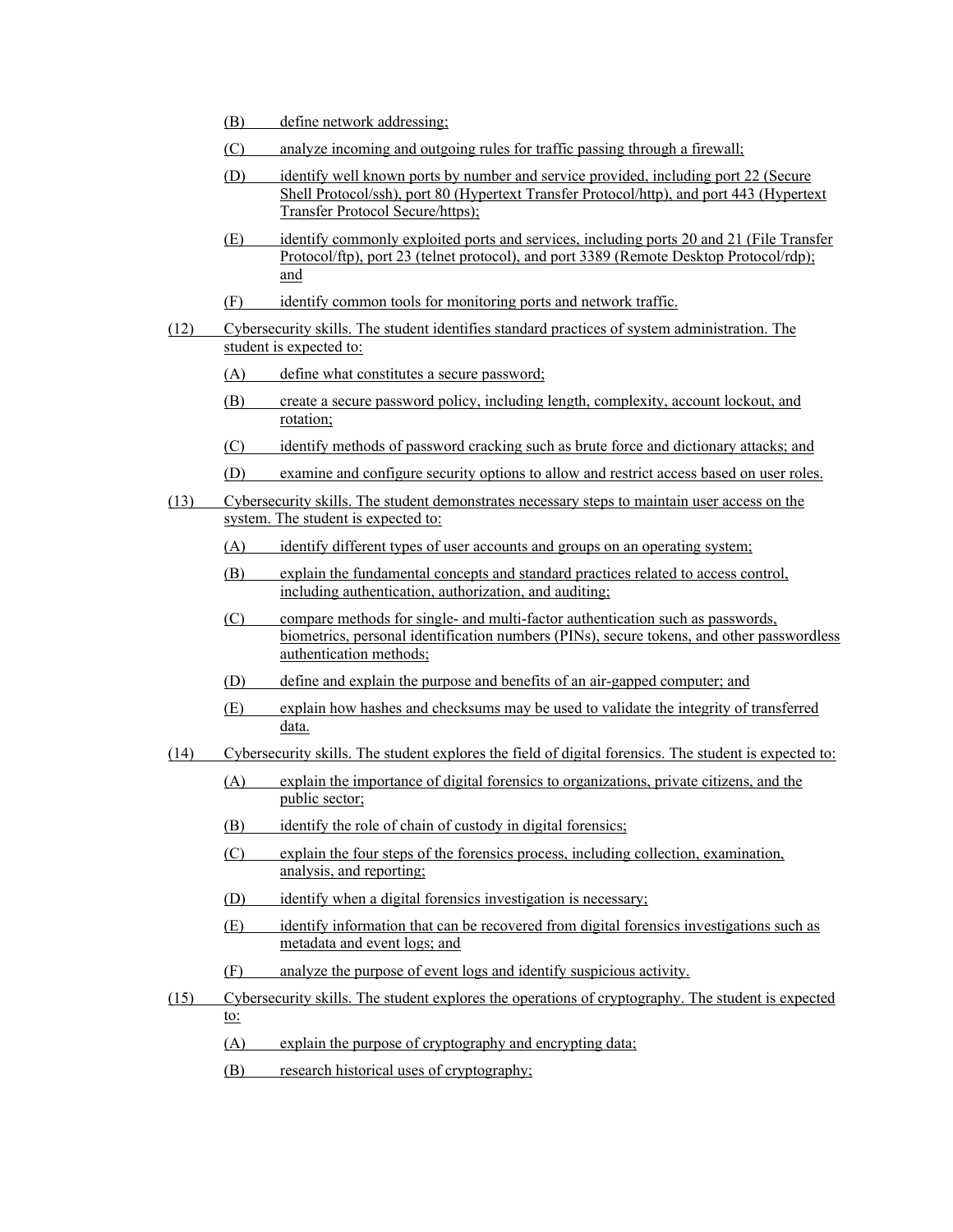- (C) review and explain simple cryptography methods such as shift cipher and substitution cipher;
- (D) define and explain public key encryption; and
- (E) compare and contrast symmetric and asymmetric encryption.
- (16) Vulnerabilities, threats, and attacks. The student understands vulnerabilities, threats, and attacks. The student is expected to:
	- (A) explain how computer vulnerabilities leave systems open to cyberattacks;
	- (B) explain how users are the most common vehicle for compromising a system at the application level;
	- (C) define and describe vulnerability, payload, exploit, port scanning, and packet sniffing;
	- (D) identify internal threats to systems such as logic bombs and insider threats;
	- (E) define and describe cyberattacks, including man-in-the-middle, distributed denial of service, spoofing, and back-door attacks;
	- (F) differentiate types of social engineering techniques such as phishing; web links in email, instant messaging, social media, and other online communication with malicious links; shoulder surfing; and dumpster diving; and
	- (G) identify various types of application-specific attacks such as cross-site scripting and injection attacks.
- (17) Vulnerabilities, threats, and attacks. The student evaluates the vulnerabilities of networks. The student is expected to:
	- (A) compare vulnerabilities associated with connecting devices to public and private networks;
	- (B) explain device vulnerabilities and security solutions on networks such as supply chain security and counterfeit products;
	- (C) compare and contrast protocols such as HTTP versus HTTPS;
	- (D) debate the broadcasting or hiding of a wireless service set identifier (SSID); and
	- (E) research and discuss threats such as mandatory access control (MAC) spoofing and packet sniffing.
- (18) Vulnerabilities, threats, and attacks. The student analyzes threats to computer applications. The student is expected to:
	- (A) define application security;
	- (B) identify methods of application security such as secure development policies and practices;
	- (C) explain the purpose and function of vulnerability scanners;
	- (D) explain how coding errors may create system vulnerabilities such as buffer overflows and lack of input validation; and
	- (E) analyze the risks of distributing insecure programs.
- (19) Risk assessment. The student understands risk and how risk assessment and risk management defend against attacks. The student is expected to:
	- (A) define commonly used risk assessment terms, including risk, asset, and inventory;
	- (B) identify risk management strategies, including acceptance, avoidance, transference, and mitigation; and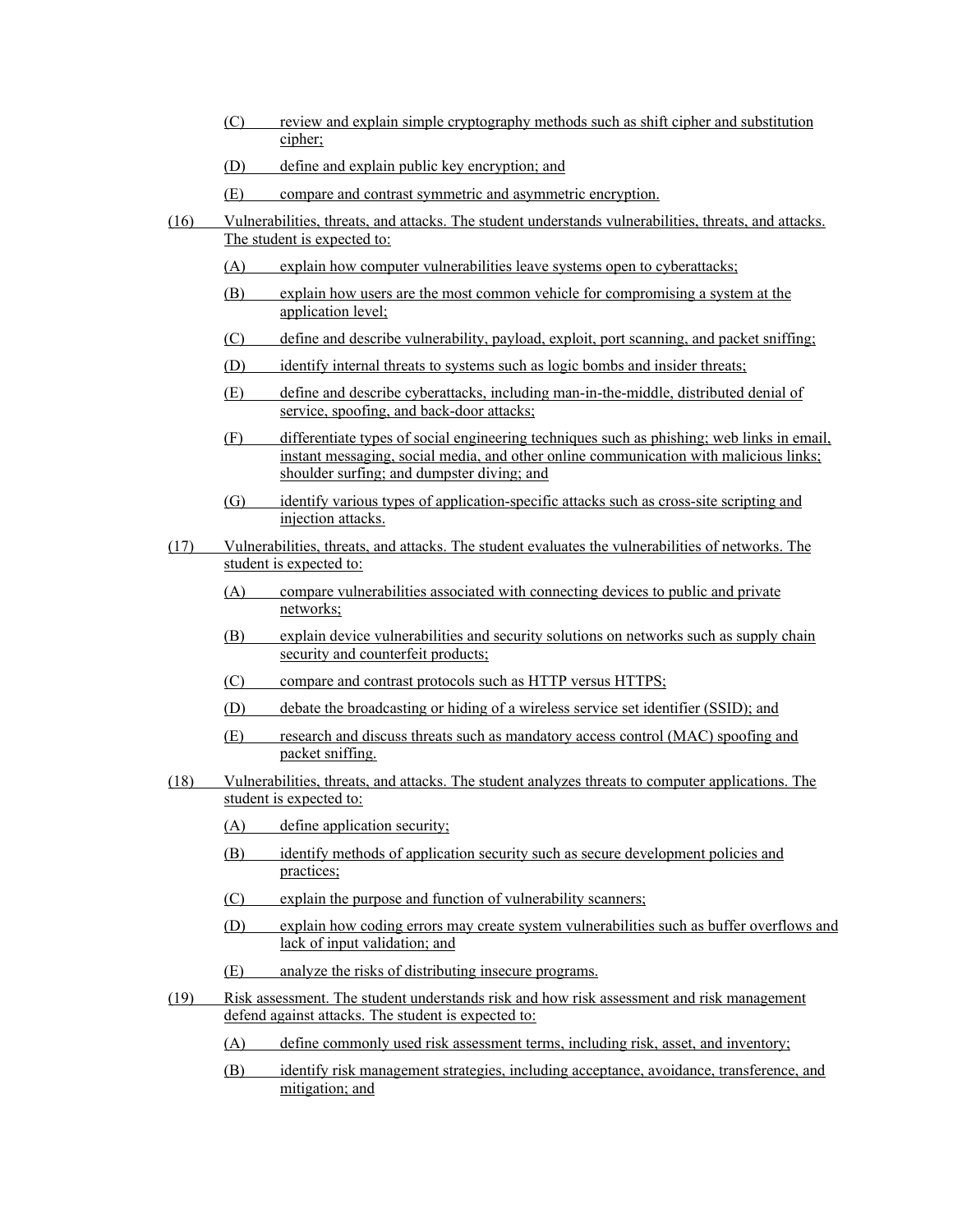(C) compare and contrast risks based on an industry accepted rubric or metric such as Risk Assessment Matrix.

# **§127.793. Digital Forensics (One Credit), Adopted 2022.**

- (a) Implementation. The provisions of this section shall be implemented by school districts beginning with the 2023-2024 school year.
	- (1) No later than August 1, 2023, the commissioner of education shall determine whether instructional materials funding has been made available to Texas public schools for materials that cover the essential knowledge and skills identified in this section.
	- (2) If the commissioner makes the determination that instructional materials funding has been made available this section shall be implemented beginning with the 2023-2024 school year and apply to the 2023-2024 and subsequent school years.
	- (3) If the commissioner does not make the determination that instructional materials funding has been made available under this subsection, the commissioner shall determine no later than August 1 of each subsequent school year whether instructional materials funding has been made available. If the commissioner determines that instructional materials funding has been made available, the commissioner shall notify the State Board of Education and school districts that this section shall be implemented for the following school year.
- (b) General requirements. This course is recommended for students in Grades 9-12. Prerequisite: Foundations of Cybersecurity. Students shall be awarded one credit for successful completion of this course.
- (c) Introduction.
	- (1) Career and technical education instruction provides content aligned with challenging academic standards, , industry relevant technical knowledge, and college and career readiness skills for students to further their education and succeed in current and emerging professions.
	- (2) The Science, Technology, Engineering, and Mathematics (STEM) Career Cluster focuses on planning, managing, and providing scientific research and professional and technical services, such as laboratory and testing services and research and development services.
	- (3) Digital forensics is a critical discipline concerned with analyzing anomalous activity on computers, networks, programs, and data. As a discipline, it has grown with the expansion of a globally connected digital society. As computing has become more sophisticated, so too have the abilities to access systems and sensitive information. Digital forensics professionals investigate and craft appropriate responses to disruptions to governments, organizations, and individuals. Whereas cybersecurity takes a proactive approach to information assurance to minimize harm, digital forensics takes a reactive approach to incident response.
	- (4) Digital Forensics introduces students to the knowledge and skills of digital forensics. The course provides a survey of the field of digital forensics and incident response.
	- (5) Students are encouraged to participate in extended learning experiences such as career and technical student organizations and other leadership or extracurricular organizations.
	- (6) Statements that contain the word "including" reference content that must be mastered, while those containing the phrase "such as" are intended as possible illustrative examples.
- (d) Knowledge and skills.
	- (1) Employability skills. The student identifies necessary skills for career development and employment opportunities. The student is expected to:
		- (A) investigate the need for digital forensics;
		- (B) research careers in digital forensics along with the education and job skills required for obtaining a job in both the public and private sector;
		- (C) identify job and internship opportunities and accompanying job duties and tasks;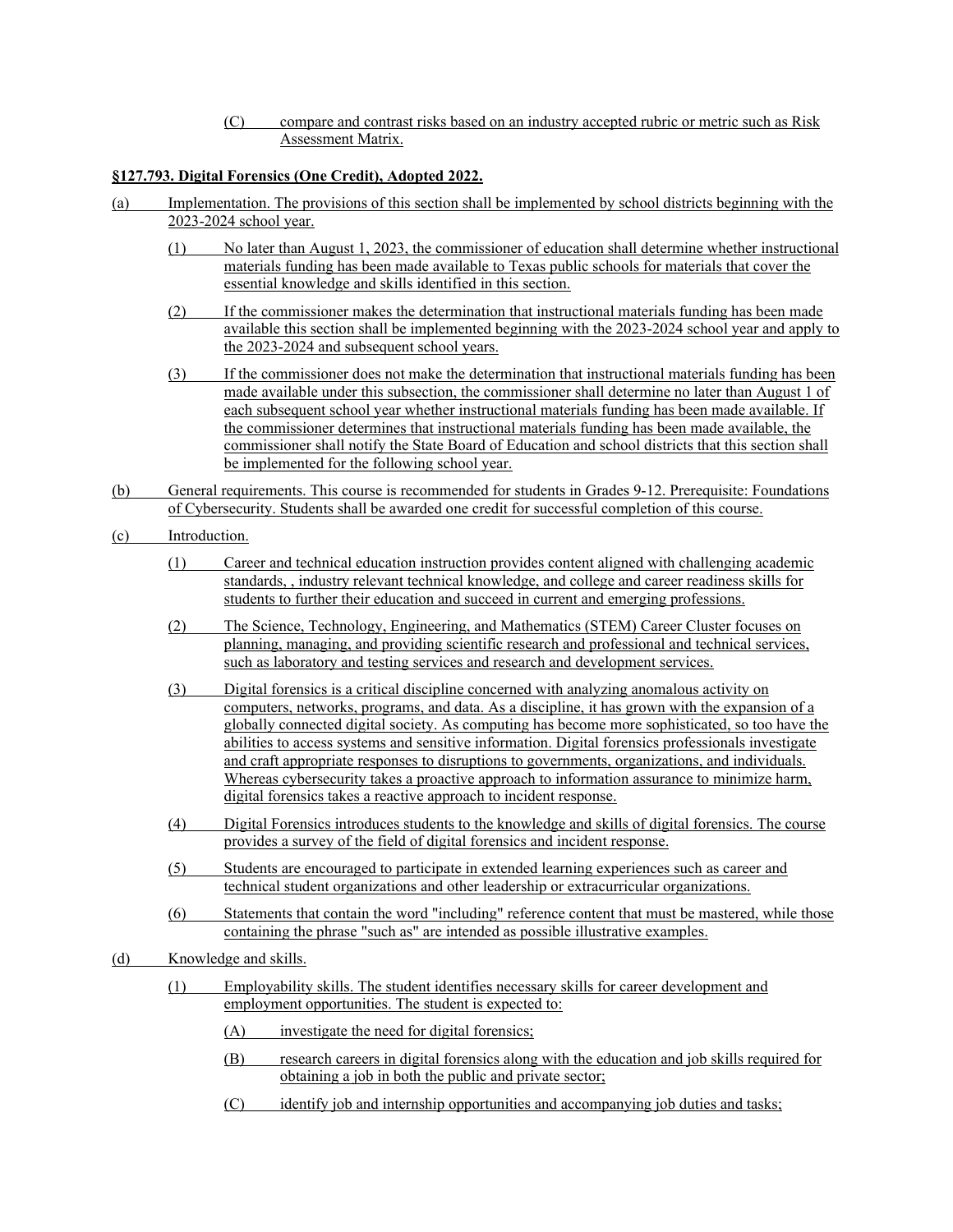- (D) identify and discuss certifications for digital forensics careers;
- (E) explain ethical and legal responsibilities in relation to the field of digital forensics;
- (F) identify and describe businesses and government agencies that use digital forensics;
- (G) identify and describe the kinds of crimes investigated by digital forensics specialists; and
- (H) solve problems and think critically.
- (2) Employability skills. The student communicates and collaborates effectively. The student is expected to:
	- (A) apply effective teamwork strategies;
	- (B) collaborate with a community of peers and professionals;
	- (C) create, review, and edit a report summarizing technical findings; and
	- (D) present technical information to a non-technical audience.
- (3) Ethics and laws. The student recognizes and analyzes ethical and current legal standards, rights, and restrictions related to digital forensics. The student is expected to:
	- (A) develop a plan to advocate for ethical and legal behaviors both online and offline among peers, family, community, and employers;
	- (B) research and discuss local, state, national, and international law such as the Electronic Communications Privacy Act of 1986, Title III (Pen Register Act); USA PATRIOT Act of 2001; and Digital Millennium Copyright Act;
	- (C) research and discuss historic cases or events regarding digital forensics or cybersecurity;
	- (D) analyze ethical and legal behavior when presented with confidential or sensitive information in various scenarios related to cybersecurity activities;
	- (E) analyze case studies of computer incidents;
	- (F) use the findings of a computer incident investigation to reconstruct a computer incident;
	- (G) identify and discuss intellectual property laws, issues, and use;
	- (H) contrast legal and illegal aspects of information gathering;
	- (I) contrast ethical and unethical aspects of information gathering;
	- (J) analyze emerging legal and societal trends affecting digital forensics; and
	- (K) discuss how technological changes affect applicable laws.
- (4) Digital citizenship. The student understands and demonstrates the social responsibility of end users regarding digital technology, safety, digital hygiene, and cyberbullying. The student is expected to:
	- (A) identify and use digital information responsibly;
	- (B) use digital tools responsibly;
	- (C) identify and use valid and reliable sources of information; and
	- (D) gain informed consent prior to investigating incidents.
- (5) Digital forensics skills. The student locates, processes, analyzes, and organizes data. The student is expected to:
	- (A) identify sources of data;
	- (B) analyze and report data collected;
	- (C) discuss how to maintain data integrity such as by enabling encryption;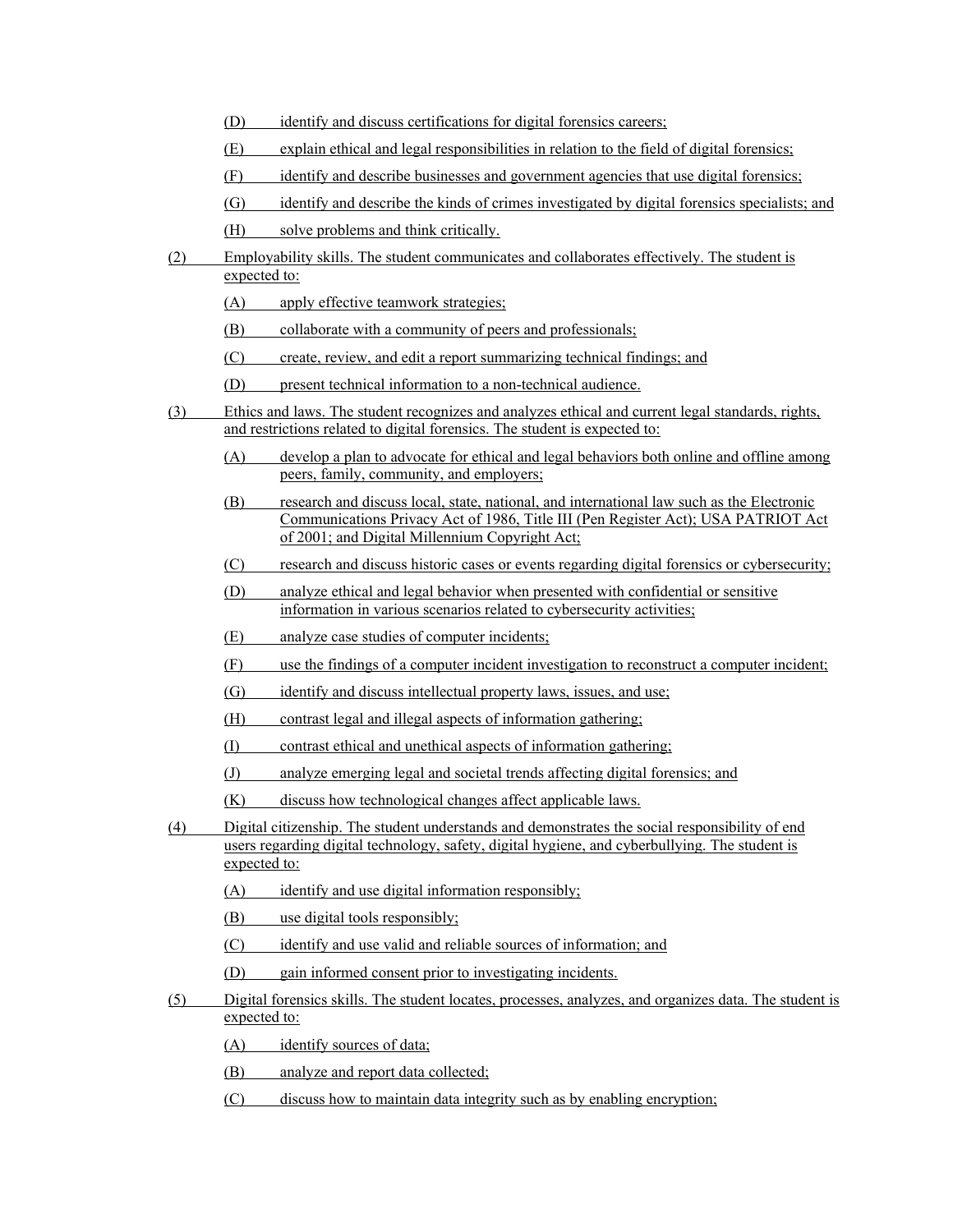- (D) examine and describe metadata of a file; and
- (E) examine and describe how multiple data sources can be used for digital forensics, including investigating malicious software (malware) and email threats.
- (6) Digital forensics skills. The student understands software concepts and operations as they apply to digital forensics. The student is expected to:
	- (A) compare software applications as they apply to digital forensics;
	- (B) describe the purpose of various application types such as email, web, file sharing, security applications, and data concealment tools;
	- (C) identify the different purposes of data formats such as pdf, wav, jpeg, and exe;
	- (D) describe how application logs and metadata are used for investigations such as Security Information and Event Management (SIEM) reports;
	- (E) describe digital forensics tools;
	- (F) select the proper software tool based on appropriateness, effectiveness, and efficiency for a given digital forensics scenario;
	- (G) describe components of applications such as configurations settings, data, supporting files, and user interface; and
	- (H) describe how the "as a service" model applies to incident response.
- (7) Digital forensics skills. The student understands operating systems concepts and functions as they apply to digital forensics. The student is expected to:
	- (A) compare various operating systems;
	- (B) describe file attributes, including access and creation times;
	- (C) describe how operating system logs are used for investigations;
	- (D) compare and contrast the file systems of various operating systems;
	- (E) compare various primary and secondary storage devices; and
	- (F) differentiate between volatile and non-volatile memory.
- (8) Digital forensics skills. The student understands networking concepts and operations as they apply to digital forensics. The student is expected to:
	- (A) examine networks, including Internet Protocol (IP) addressing and subnets;
	- (B) describe the Open Systems Interconnection (OSI) model;
	- (C) describe the Transmission Control Protocol/Internet Protocol (TCP/IP) model;
	- (D) use network forensic analysis tools to examine network traffic data from sources such as firewalls, routers, intrusion detection systems (IDS), and remote access logs; and
	- (E) identify malicious or suspicious network activities such as mandatory access control (MAC) spoofing and rogue wireless access points.
- (9) Digital forensics skills. The student explains the principles of access controls. The student is expected to:
	- (A) define the principle of least privilege;
	- (B) describe the impact of granting access and permissions;
	- (C) identify different access components such as passwords, tokens, key cards, and biometric verification systems;
	- (D) explain the value of an access log to identify suspicious activity;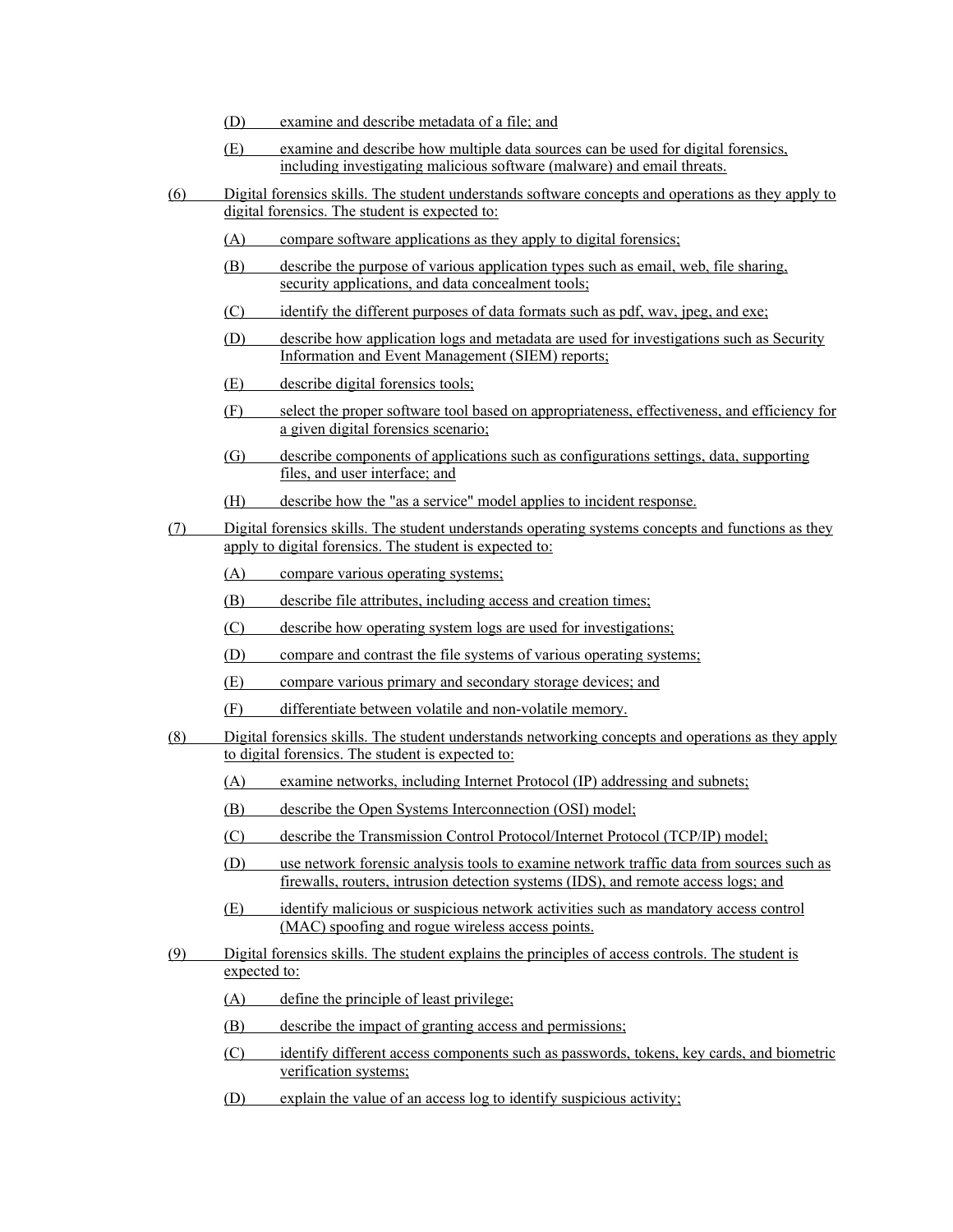- (E) describe the risks of granting third parties access to personal and proprietary data on social media and systems;
- (F) describe the risks involved with accepting Terms of Service (ToS) or End User License Agreements (EULA) without a basic understanding of the terms or agreements; and
- (G) identify various access control methods such as mandatory access control (MAC), attribute-based access control (ABAC), role-based access control (RBAC), and discretionary access control (DAC).
- (10) Incident response. The student follows a methodological approach to prepare for and respond to an incident. The student is expected to:
	- (A) define the components of the incident response cycle, including preparation; detection and analysis; containment, eradication, and recovery; and post-incident activity;
	- (B) describe incident response preparation;
	- (C) discuss incident response detection and analysis;
	- (D) discuss containment and eradication of and recovery from an incident;
	- (E) describe post-incident activities such as reflecting on lessons learned, using collected incident data, and retaining evidence of an incident;
	- (F) develop an incident response plan; and
	- (G) describe ways a user may compromise the validity of existing evidence.
- (11) Incident response. The student objectively analyzes collected data from an incident. The student is expected to:
	- (A) identify the role of chain of custody in digital forensics;
	- (B) describe safe data handling procedures;
	- (C) explain the fundamental concepts of confidentiality, integrity, availability, authentication, and authorization;
	- (D) identify and report information conflicts or suspicious activity;
	- (E) identify events of interest and suspicious activity by examining network traffic; and
	- (F) identify events of interest and suspicious activity by examining event logs.
- (12) Incident response. The student analyzes the various ways systems can be compromised. The student is expected to:
	- (A) analyze the different signatures of cyberattacks;
	- (B) identify points of weakness and attack vectors such as online spoofing, phishing, and social engineering; and
	- (C) differentiate between simple versus multistage attacks.

### **§127.794. Cybersecurity Capstone (One Credit), Adopted 2022.**

- (a) Implementation. The provisions of this section shall be implemented by school districts beginning with the 2023-2024 school year.
	- (1) No later than August 1, 2023, the commissioner of education shall determine whether instructional materials funding has been made available to Texas public schools for materials that cover the essential knowledge and skills identified in this section.
	- (2) If the commissioner makes the determination that instructional materials funding has been made available this section shall be implemented beginning with the 2023-2024 school year and apply to the 2023-2024 and subsequent school years.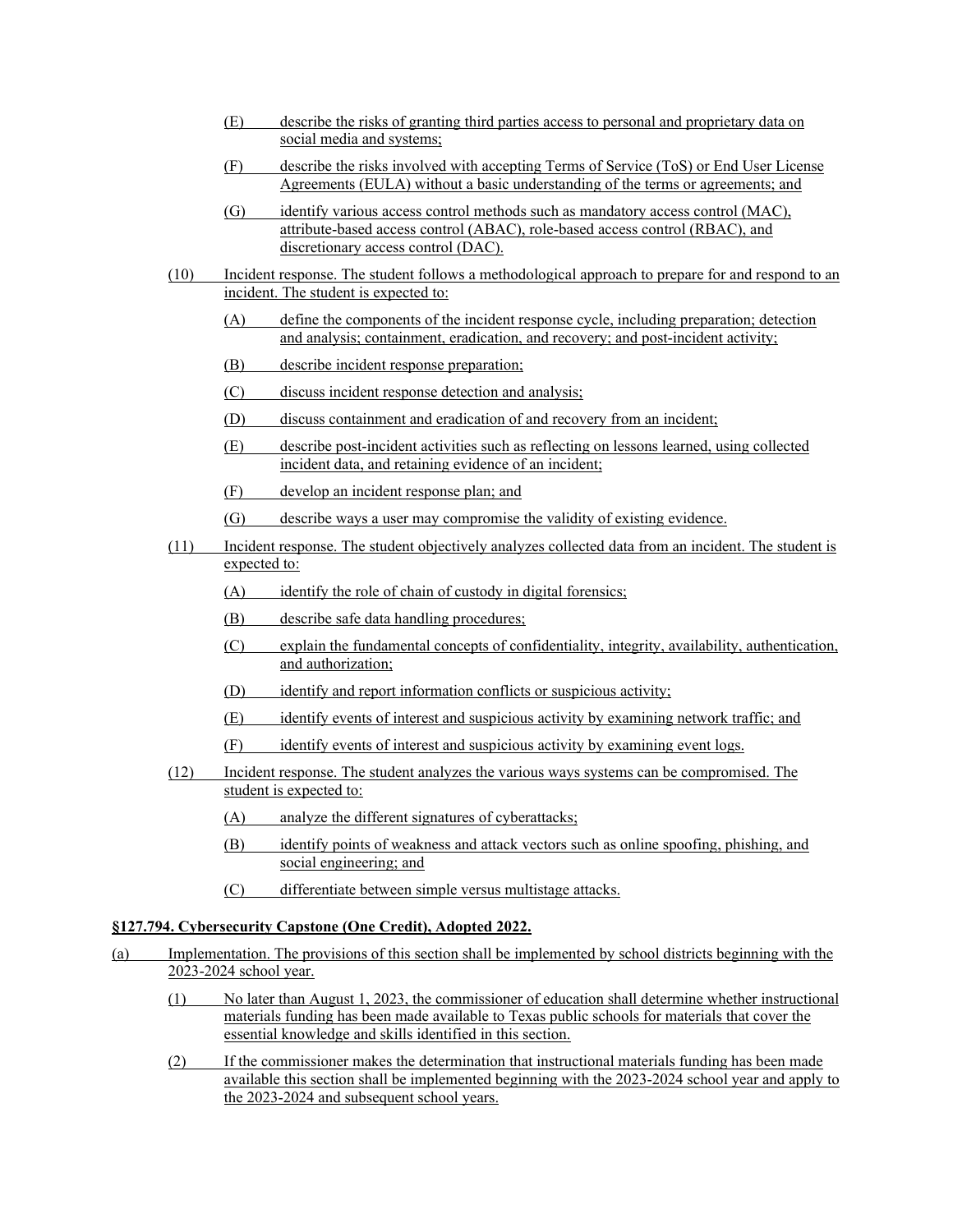- (3) If the commissioner does not make the determination that instructional materials funding has been made available under this subsection, the commissioner shall determine no later than August 1 of each subsequent school year whether instructional materials funding has been made available. If the commissioner determines that instructional materials funding has been made available, the commissioner shall notify the State Board of Education and school districts that this section shall be implemented for the following school year.
- (b) General requirements. This course is recommended for students in Grades 11 and 12. Prerequisite: Foundations of Cybersecurity. Students shall be awarded one credit for successful completion of this course.
- (c) Introduction.
	- (1) Career and technical education instruction provides content aligned with challenging academic standards, industry relevant technical knowledge, and college and career readiness skills for students to further their education and succeed in current and emerging foundations.
	- (2) The Science, Technology, Engineering, and Mathematics (STEM) Career Cluster focuses on planning, managing, and providing scientific research and professional and technical services such as laboratory and testing services, and research and development services.
	- (3) Cybersecurity is a critical discipline concerned with safeguarding computers, networks, programs, and data from unauthorized access. As a field, it has gained prominence with the expansion of a globally connected society. As computing has become more sophisticated, so too have the abilities of adversaries looking to penetrate networks and access sensitive information. Cybersecurity professionals prevent, detect, and respond to minimize disruptions to governments, organizations, and individuals.
	- (4) In the Cybersecurity Capstone course, students will develop the knowledge and skills needed to explore advanced concepts related to the ethics, laws, and operations of cybersecurity. Students will examine trends and operations of cyberattacks, threats, and vulnerabilities. Students will develop security policies to mitigate risks. The skills obtained in this course prepare students for additional study toward industry certification. A variety of courses are available to students interested in the cybersecurity field. Cybersecurity Capstone may serve as a culminating course in this field of study.
	- (5) Students are encouraged to participate in extended learning experiences such as career and technical student organizations and other leadership or extracurricular organizations.
	- (6) Statements that contain the word "including" reference content that must be mastered, while those containing the phrase "such as" are intended as possible illustrative examples.
- (d) Knowledge and skills.
	- (1) Employability skills. The student demonstrates necessary skills for career development and successful completion of course outcomes. The student is expected to:
		- (A) identify and demonstrate employable work behaviors such as regular attendance, punctuality, maintenance of a professional work environment, and effective written and verbal communication;
		- (B) identify and demonstrate positive personal qualities such as authenticity, resilience, initiative, and a willingness to learn new knowledge and skills;
		- (C) solve problems and think critically;
		- (D) demonstrate leadership skills and function effectively as a team member; and
		- (E) communicate an understanding of ethical and legal responsibilities in relation to the field of cybersecurity.
	- (2) Employability skills. The student identifies various employment opportunities in the cybersecurity field. The student is expected to: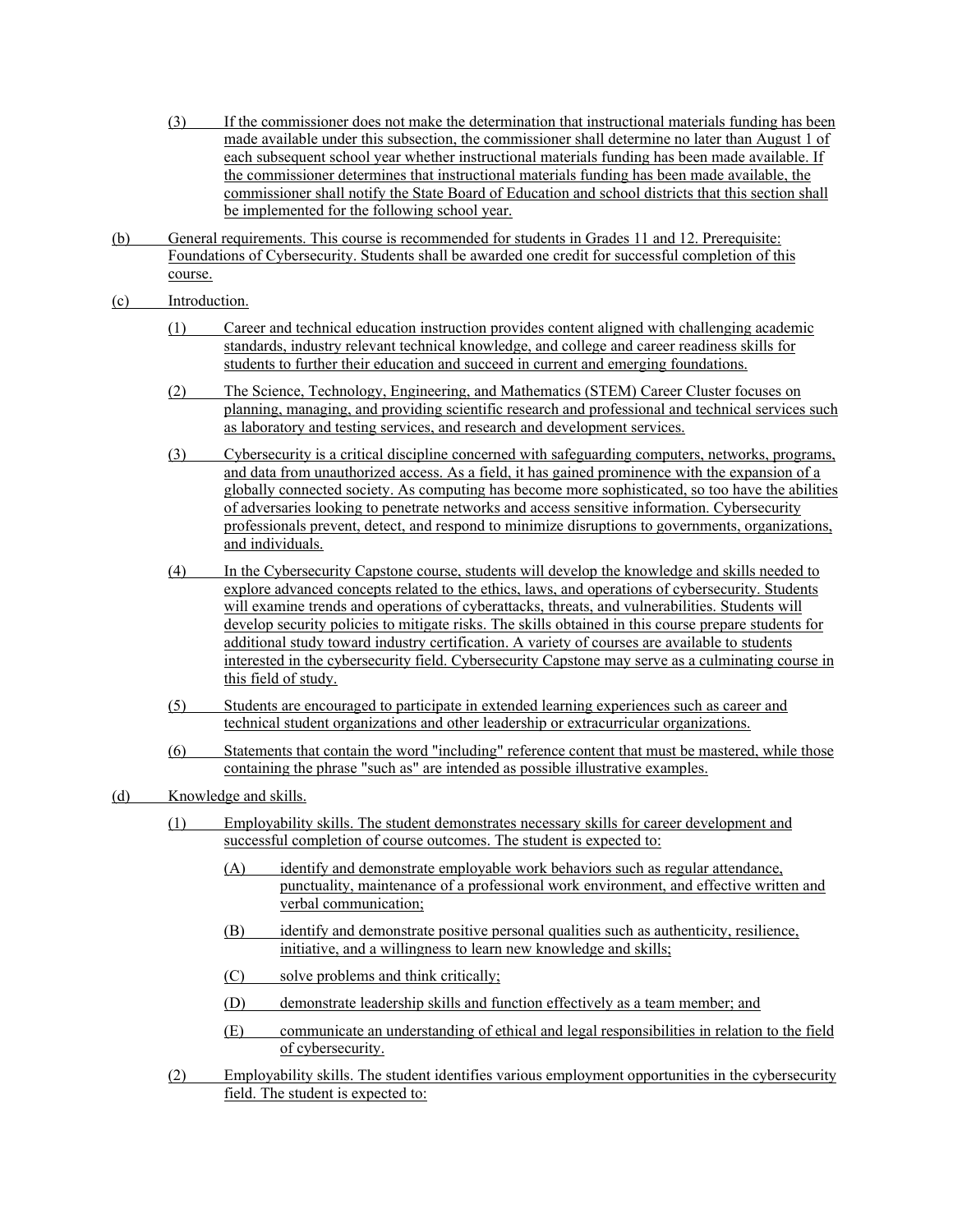- (A) develop a personal career plan along with the education, job skills, and experience necessary to achieve career goals;
- (B) develop a resume or a portfolio appropriate to a chosen career plan; and
- (C) demonstrate interview skills for successful job placement.
- (3) Ethics and laws. The student evaluates ethical and current legal standards, rights, and restrictions governing technology, technology systems, digital media and information technology, and the use of social media in the context of today's society. The student is expected to:
	- (A) analyze and apply to a scenario local, state, national, and international cybersecurity laws such as David's Law and Digital Millennium Copyright Act;
	- (B) evaluate noteworthy incidents or events regarding cybersecurity; and
	- (C) evaluate compliance requirements such as Section 508 of the Rehabilitation Act of 1973, Family Educational Rights and Privacy Act of 1974 (FERPA), Health Insurance Portability and Accountability Act of 1996 (HIPAA), Gramm-Leach-Bliley Act (GLBA), and Cybersecurity Maturity Model Certification (CMMC).
- (4) Digital citizenship. The student understands and demonstrates the social responsibility of end users regarding significant issues relating to digital technology, safety, digital hygiene, and cyberbullying. The student is expected to:
	- (A) debate the relationship between privacy and security; and
	- (B) differentiate between ethical and unethical behavior when presented with various scenarios related to cybersecurity activities.
- (5) Cybersecurity skills. The student simulates the process of penetration testing. The student is expected to:
	- (A) illustrate the phases of penetration testing, including plan, discover, attack, and report;
	- (B) design a plan to gain authorization for penetration testing;
	- (C) evaluate commonly used vulnerability scanning tools such as port scanning, packet sniffing, and password crackers;
	- (D) develop a list of exploits based on results of scanning tool reports; and
	- (E) prioritize a list of mitigations based on results of scanning tool reports.
- (6) Cybersecurity skills. The student understands common cryptographic methods. The student is expected to:
	- (A) evaluate symmetric and asymmetric algorithms such as substitution cipher, Advanced Encryption Standard (AES), Diffie-Hellman, and Rivest-Shamir-Adleman (RSA);
	- (B) interpret the purpose of hashing algorithms, including blockchain;
	- (C) demonstrate password salting;
	- (D) explain and create a digital signature; and
	- (E) illustrate steganography.
- (7) Cybersecurity skills. The student understands the concept of system defense. The student is expected to:
	- (A) explain the purpose of establishing system baselines;
	- (B) evaluate the role of physical security;
	- (C) evaluate the functions of network security devices such as firewalls, intrusion detection systems (IDS), intrusion prevention systems (IPS), intrusion detection prevention systems (IDPS), and security information and event management (SIEM) systems;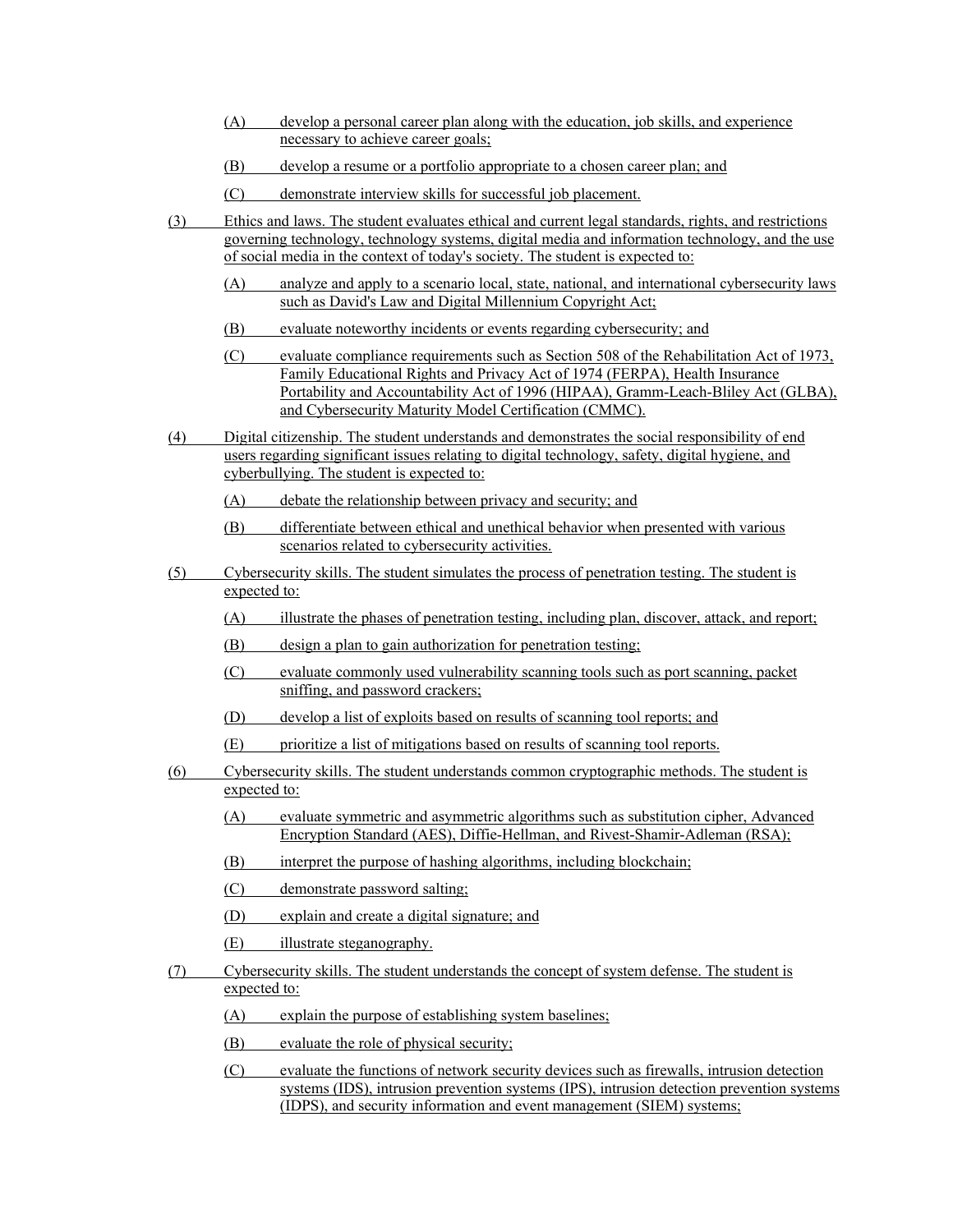- (D) analyze log files for anomalies; and
- (E) develop a plan demonstrating the concept of defense in depth.
- (8) Cybersecurity skills. The student demonstrates an understanding of secure network design. The student is expected to:
	- (A) explain the benefits of network segmentation, including sandboxes, air gaps, and virtual local area networks (VLAN);
	- (B) investigate and discuss the role of software-managed networks, including virtualization and cloud architecture;
	- (C) evaluate the role of honeypots and honeynets in networks; and
	- (D) create an incoming and outgoing network policy for a firewall.
- (9) Cybersecurity skills. The student integrates principles of digital forensics. The student is expected to:
	- (A) identify cyberattacks by their signatures, indicators, or patterns;
	- (B) explain proper data acquisition;
	- (C) examine evidence from devices for suspicious activities; and
	- (D) critique current cybercrime cases involving digital forensics.
- (10) Cybersecurity skills. The student explores expanding and emerging technology. The student is expected to:
	- (A) describe the concept of Security as a Service and the role of managed security service providers (MSSP);
	- (B) describe the integration of artificial intelligence and machine learning in cybersecurity;
	- (C) investigate impacts made by predictive analytics on cybersecurity; and
	- (D) research and investigate other emerging trends such as augmented reality and quantum computing.
- (11) Cybersecurity skills. The student uses various operating system environments. The student is expected to:
	- (A) select and execute appropriate commands via the command line interface (CLI) such as ls, cd, pwd, cp, mv, chmod, ps, sudo, and passwd;
	- (B) describe the file system structure for multiple operating systems;
	- (C) manipulate and edit files within the CLI; and
	- (D) determine network status using the CLI with commands such as ping, ifconfig/ipconfig, traceroute/tracert, and netstat.
- (12) Cybersecurity skills. The student clearly and effectively communicates technical information. The student is expected to:
	- (A) collaborate with others to create a technical report;
	- (B) create, review, and edit a report summarizing technical findings; and
	- (C) present technical information to a non-technical audience.
- (13) Risk assessment. The student understands risk and how risk assessment and risk management defend against attacks. The student is expected to:
	- (A) differentiate types of attacks, including operating systems, software, hardware, network, physical, social engineering, and cryptographic;